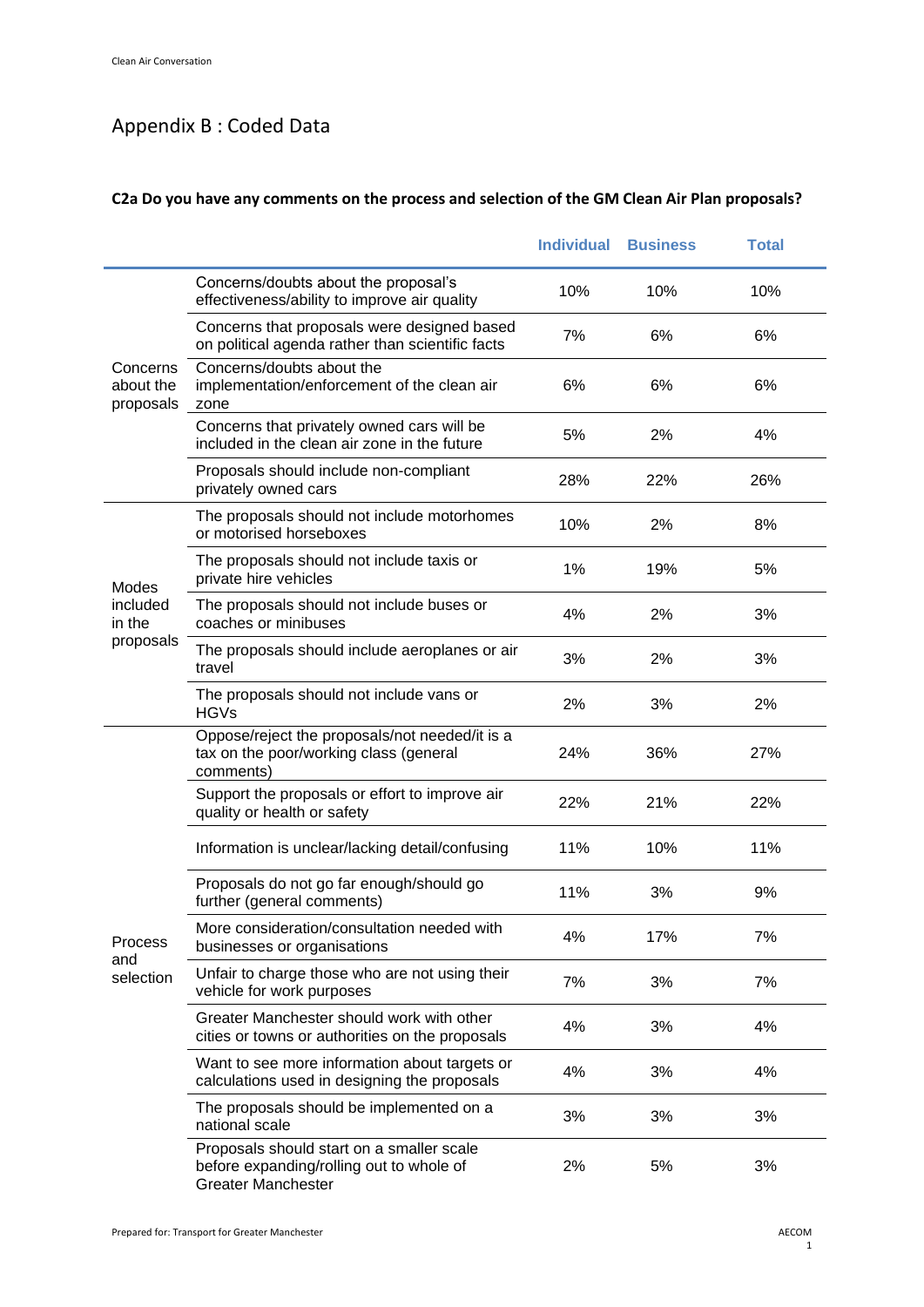|      |                                                                                                                              | <b>Individual</b> | <b>Business</b> | Total |
|------|------------------------------------------------------------------------------------------------------------------------------|-------------------|-----------------|-------|
|      | Preferred first proposal – GM-wide clean air<br>zone for all non-compliant vehicles including<br>cars within inner ring road | 2%                | $0\%$           | 2%    |
|      | Preferred second proposal - GM-wide clean<br>air zone and ultra-low emissions zone within<br>inner ring road/city centre     | 2%                | $1\%$           | 2%    |
|      | Proposals should include a clean air zone<br>or ultra-low emissions zone inside the M60<br>boundary                          | $1\%$             | 2%              | 1%    |
| Base |                                                                                                                              | 1395              | 376             | 1771  |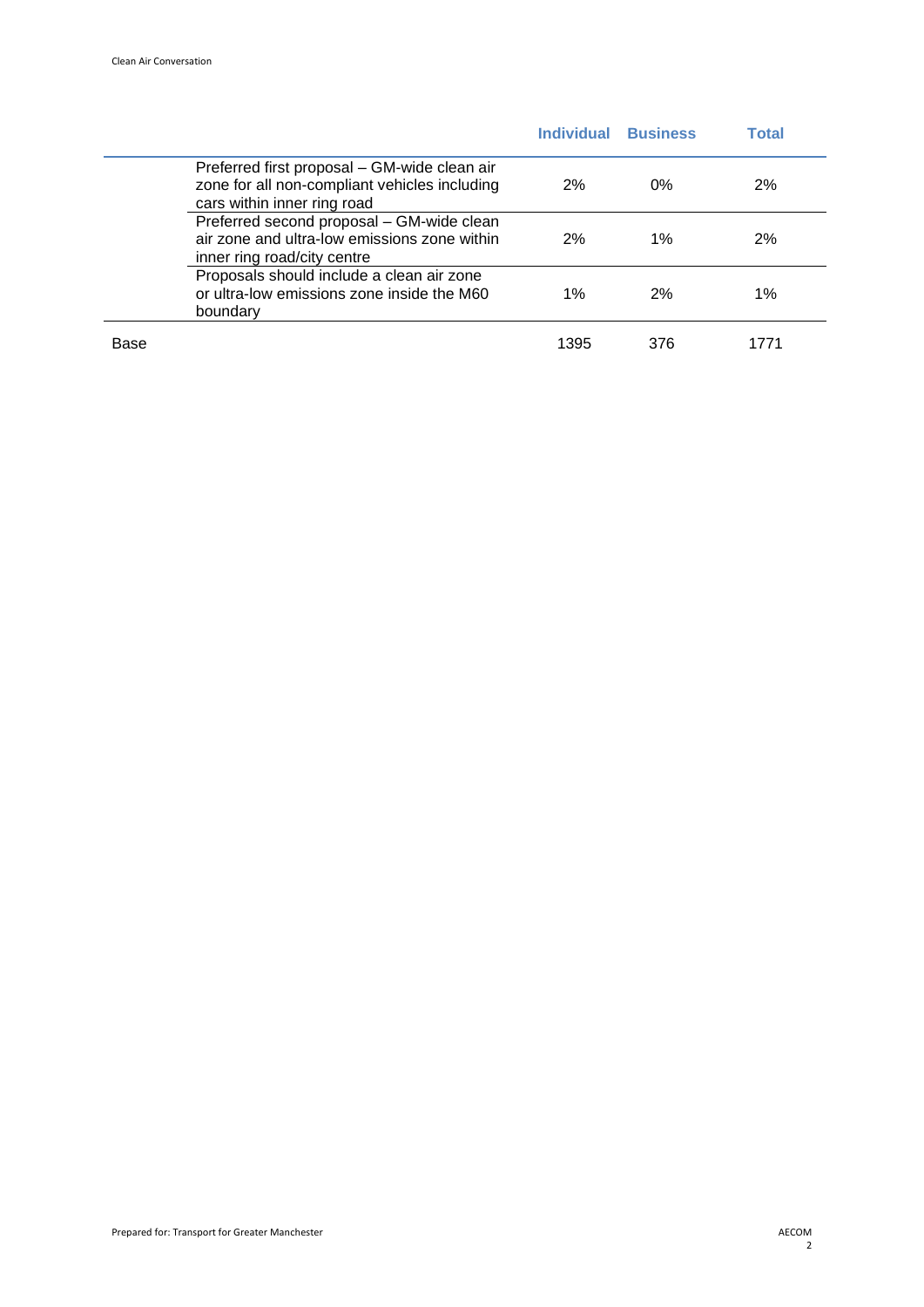### **C2b Do you have any comments on the boundary**

|                                                                                                        | <b>Individual</b> | <b>Business</b> | Total |
|--------------------------------------------------------------------------------------------------------|-------------------|-----------------|-------|
| Zone/boundary/areas covered is<br>fair/appropriate/reasonable                                          | 43%               | 21%             | 39%   |
| Zone/areas covered should just be those with poor air<br>quality/city centre and towns/high-risk areas | 23%               | 49%             | 28%   |
| Zone or areas covered is too big                                                                       | 18%               | 29%             | 20%   |
| Zone/areas covered should be wider/cover as far as<br>possible                                         | 13%               | 4%              | 12%   |
| The motorway network and major roads<br>(Strategic Road Network) should be included                    | 8%                | 5%              | 8%    |
| The motorway network and major roads<br>Strategic Road Network) should not be included                 | 4%                | 2%              | 4%    |
| Suggest that a specific location should be included                                                    | 5%                | 3%              | 4%    |
| Suggest flexibility/exemptions for those living/ working<br>close to the boundary                      | 3%                | 5%              | 3%    |
| Base                                                                                                   | 764               | 173             | 937   |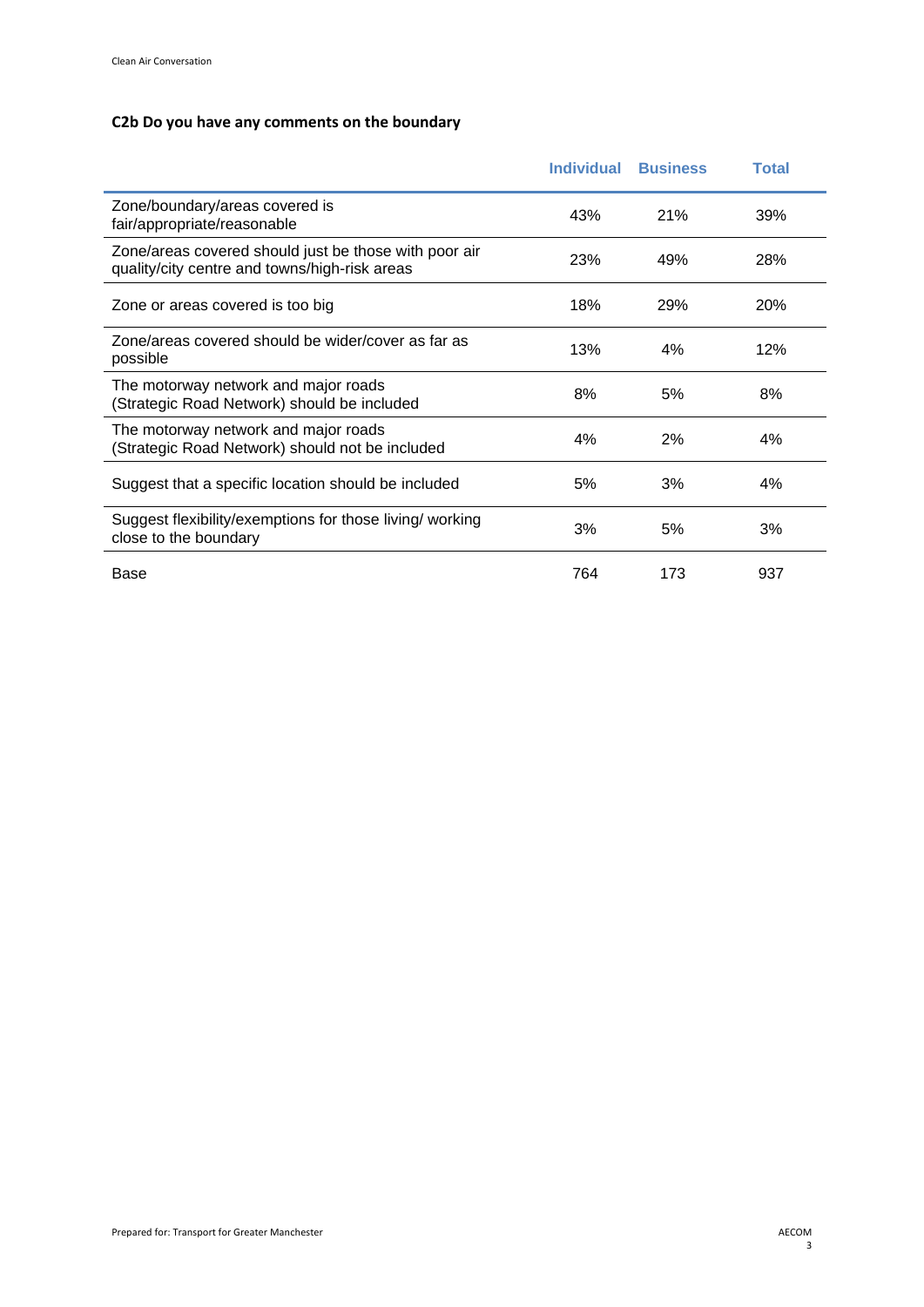### **C2c Do you have any comments about the Clean Air Zone?**

|                               |                                                                                                                | <b>Individual</b> | <b>Business</b> | <b>Total</b> |
|-------------------------------|----------------------------------------------------------------------------------------------------------------|-------------------|-----------------|--------------|
|                               | Timescales are too soon or need longer                                                                         | 12%               | 62%             | 30%          |
| <b>Timescales</b>             | Timescales should be reduced/proposals<br>need implementing sooner                                             | 42%               | 4%              | 29%          |
|                               | Timescales are fair/appropriate/reasonable                                                                     | 6%                | 2%              | 5%           |
| Impact of                     | Concerns that the price of goods/food will<br>increase as a result/businesses passing on<br>penalty            | 10%               | 6%              | 9%           |
| proposals<br>on the<br>public | Bus passengers will be charged more or bus<br>operators will pass on the charge or services<br>will be reduced | 8%                | 2%              | 6%           |
|                               | Concerns about redistributing<br>traffic/congestion/air quality problems to<br>surrounding areas               | 7%                | 1%              | 5%           |
|                               | Unfair on those who rely on taxis/private<br>hires/public transport - disabled/elderly                         | 2%                | 6%              | 4%           |
|                               | Taxi/private-hire vehicle operators will pass<br>the penalty on to the customer                                | 4%                | 3%              | 4%           |
|                               | Will increase the number of people using<br>cars/make traffic and congestion worse                             | 3%                | 1%              | 2%           |
|                               | Unfair to small businesses/independent<br><b>Traders</b>                                                       | 9%                | 19%             | 12%          |
|                               | Some businesses/organisations will go out<br>of business                                                       | 8%                | 18%             | 11%          |
|                               | Need prices of compliant vehicles and<br>retrofitting to reduce                                                | 3%                | 15%             | 8%           |
| Impact of<br>proposals        | Unfair to those who need to upgrade their<br>vehicles or non-compliant vehicles will be<br>devalued            | 5%                | 13%             | 8%           |
| on<br>businesses              | Unfair to businesses/organisations (general<br>comments)                                                       | 4%                | 9%              | 6%           |
|                               | Unfair to those who have recently upgraded<br>vehicle/s without financial support/should be<br>reimbursed      | 1%                | 5%              | 3%           |
|                               | Unfair to businesses/organisations with large<br>fleets                                                        | 1%                | 4%              | 2%           |
|                               | Proposals do not consider the additional<br>costs when buying a new vehicle                                    | 1%                | 2%              | 1%           |
| Base                          |                                                                                                                | 900               | 500             | 1400         |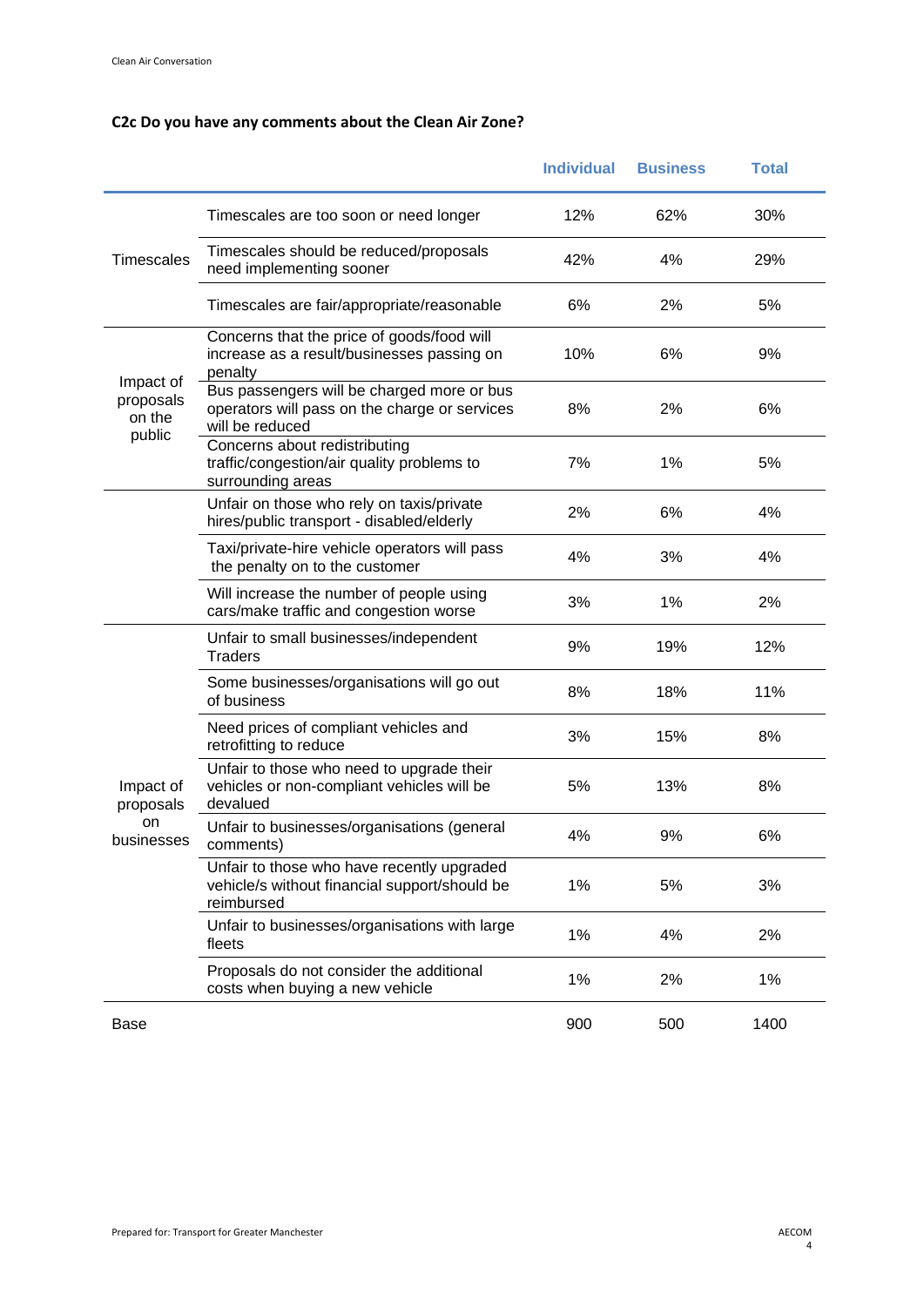# **P1a Why did you give that answer [about the penalty] for buses and coaches**

|          |                                                                                                                            | <b>Individual</b> | <b>Business</b> | <b>Total</b> |
|----------|----------------------------------------------------------------------------------------------------------------------------|-------------------|-----------------|--------------|
|          | Costs will be passed onto customers                                                                                        | 26%               | 22%             | 25%          |
|          | They should not pay at all/against all penalties                                                                           | 17%               | 20%             | 18%          |
|          | Buses benefit the environment by taking people<br>out of cars/public transport should be<br>encouraged/improved            | 16%               | 8%              | 14%          |
|          | Tax on goods/Stealth tax/Congestion<br>charge/money making scheme/money won't be<br>used as stated                         | 9%                | 10%             | 9%           |
|          | Owned by larger companies who can afford<br>penalties                                                                      | 9%                | 6%              | 9%           |
|          | Charge too high for this vehicle                                                                                           | 6%                | 16%             | 8%           |
|          | Unfair on businesses                                                                                                       | 5%                | 12%             | 6%           |
|          | Will cause debts for residents                                                                                             | 5%                | 7%              | 5%           |
|          | Will cause unemployment                                                                                                    | 5%                | 7%              | 5%           |
| Negative | Will cause companies to go out of business                                                                                 | 5%                | 7%              | 5%           |
| comments | Unfair on businesses with this type of vehicle                                                                             | 3%                | 10%             | 4%           |
|          | Will cause increase in private cars on road                                                                                | 4%                | 2%              | 4%           |
|          | Will adversely affect poorest/elderly/youngest<br>people (less able to afford charges/price<br>increases)                  | 3%                | 3%              | 3%           |
|          | Companies would reduce services and remove<br>routes (Bus)                                                                 | 3%                | 3%              | 3%           |
|          | Will cause mental health<br>issues/depression/other mental health<br>problems (Loss of business, money worries<br>$etc.$ ) | 3%                | 5%              | 3%           |
|          | Will discourage growth                                                                                                     | 2%                | 3%              | 2%           |
|          | Proposals will not fix air quality                                                                                         | 2%                | 3%              | 2%           |
|          | Timescales are too soon/cannot afford to<br>change vehicle in time                                                         | 1%                | 4%              | 2%           |
|          | Upgrades too expensive                                                                                                     | 1%                | 3%              | 1%           |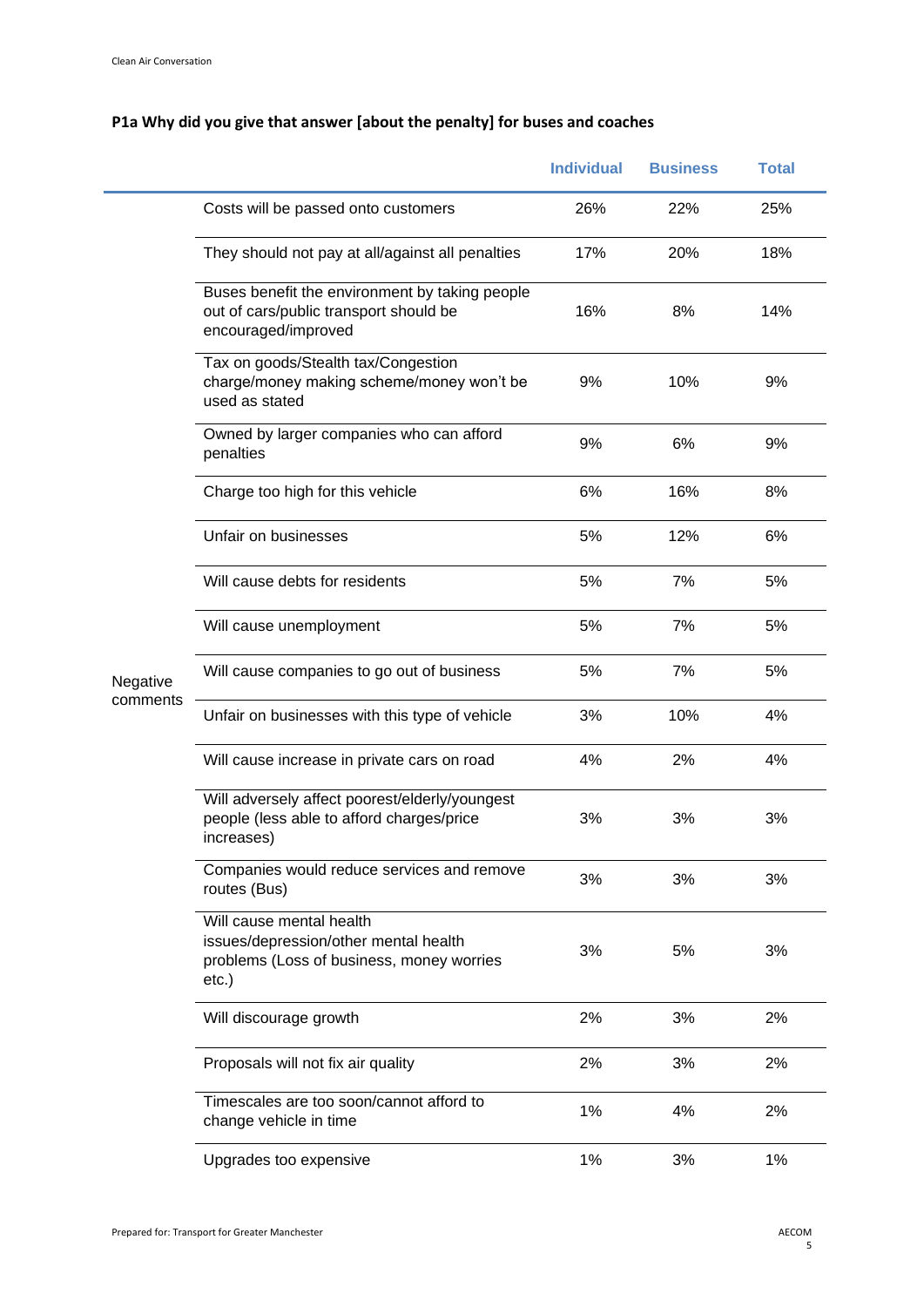|                      |                                                                                                      | <b>Individual</b> | <b>Business</b> | <b>Total</b> |
|----------------------|------------------------------------------------------------------------------------------------------|-------------------|-----------------|--------------|
|                      | Charged vehicles have to go places, private<br>cars have a choice/Performing an essential<br>service | 1%                | 1%              | 1%           |
|                      | Charities/schools/youth groups regularly use<br>older vehicles                                       | 1%                | 0%              | 1%           |
|                      | These vehicles are vital to the economy                                                              | 1%                | 1%              | 1%           |
|                      | Should be charging private cars not businesses                                                       | 1%                | 1%              | 1%           |
|                      | Businesses will refuse work within CAZ/relocate<br>out of GM                                         | 1%                | 0%              | 1%           |
|                      | Cars are the main polluters/cars should be<br>charged too                                            | 1%                | 1%              | 1%           |
|                      | Will make people drive further to avoid<br>penalties (head into Liverpool etc)                       | 1%                | 0%              | 0%           |
|                      | Doubts Government funds will happen                                                                  | $0\%$             | 1%              | 0%           |
|                      | Gives companies a choice/need to encourage<br>green investment                                       | 18%               | 5%              | 15%          |
|                      | Penalties should differ by location or vehicle<br>type                                               | 15%               | 9%              | 14%          |
|                      | They cause a lot of pollution                                                                        | 11%               | 10%             | 11%          |
|                      | Not enough to force change                                                                           | 12%               | 3%              | 11%          |
|                      | Enough to encourage change without causing<br>bankruptcy                                             | 12%               | 3%              | 10%          |
|                      | Not a financial burden                                                                               | 9%                | 2%              | 8%           |
| Positive<br>Comments | Charge is too low                                                                                    | 4%                | 1%              | 4%           |
|                      | Fine needs to be higher to stop people<br>deliberately not paying [PCN]                              | 4%                | 1%              | 3%           |
|                      | Fine/something needs to be done                                                                      | 3%                | 3%              | 3%           |
|                      | Fine needs to stop people reoffending [PCN]                                                          | 3%                | 1%              | 3%           |
|                      | Different charging suggestion/reward rather<br>than punish/charge by mileage rather than<br>emission | 3%                | 5%              | 3%           |
|                      | Greater Manchester should force all<br>buses/vehicles to be electric                                 | 3%                | 1%              | 2%           |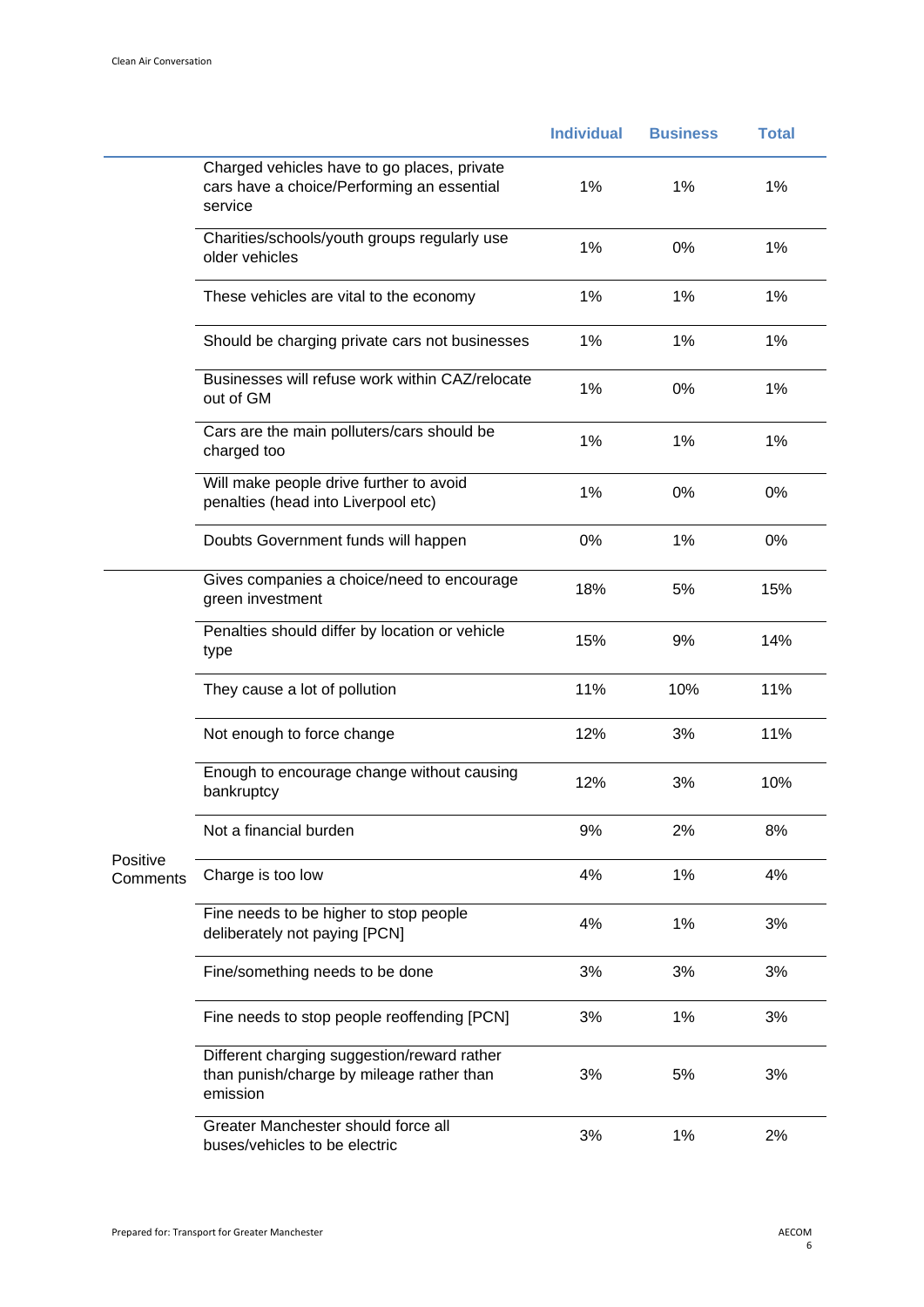|       |                                                                                   | <b>Individual</b> | <b>Business</b> | <b>Total</b> |
|-------|-----------------------------------------------------------------------------------|-------------------|-----------------|--------------|
|       | Vehicles leave their engines running / Driver<br>behaviour causes extra pollution | 2%                | 2%              | 2%           |
|       | They cause the congestion                                                         | 1%                | 1%              | 1%           |
|       | No justification given for charging level/deadline<br>for vehicle changes         | 1%                | 1%              | 1%           |
|       | They are increasing in number                                                     | 1%                | 0%              | 1%           |
|       | Higher penalties would raise costs and get<br>more people to walk/cycle           | 1%                | 1%              | 1%           |
|       | Penalties should be scaled by company size                                        | 1%                | 0%              | 1%           |
|       | Those from outside GM may not be aware                                            | 0%                | 1%              | 0%           |
| Other |                                                                                   | 2%                | 3%              | 2%           |
| Base  |                                                                                   | 1566              | 343             | 1909         |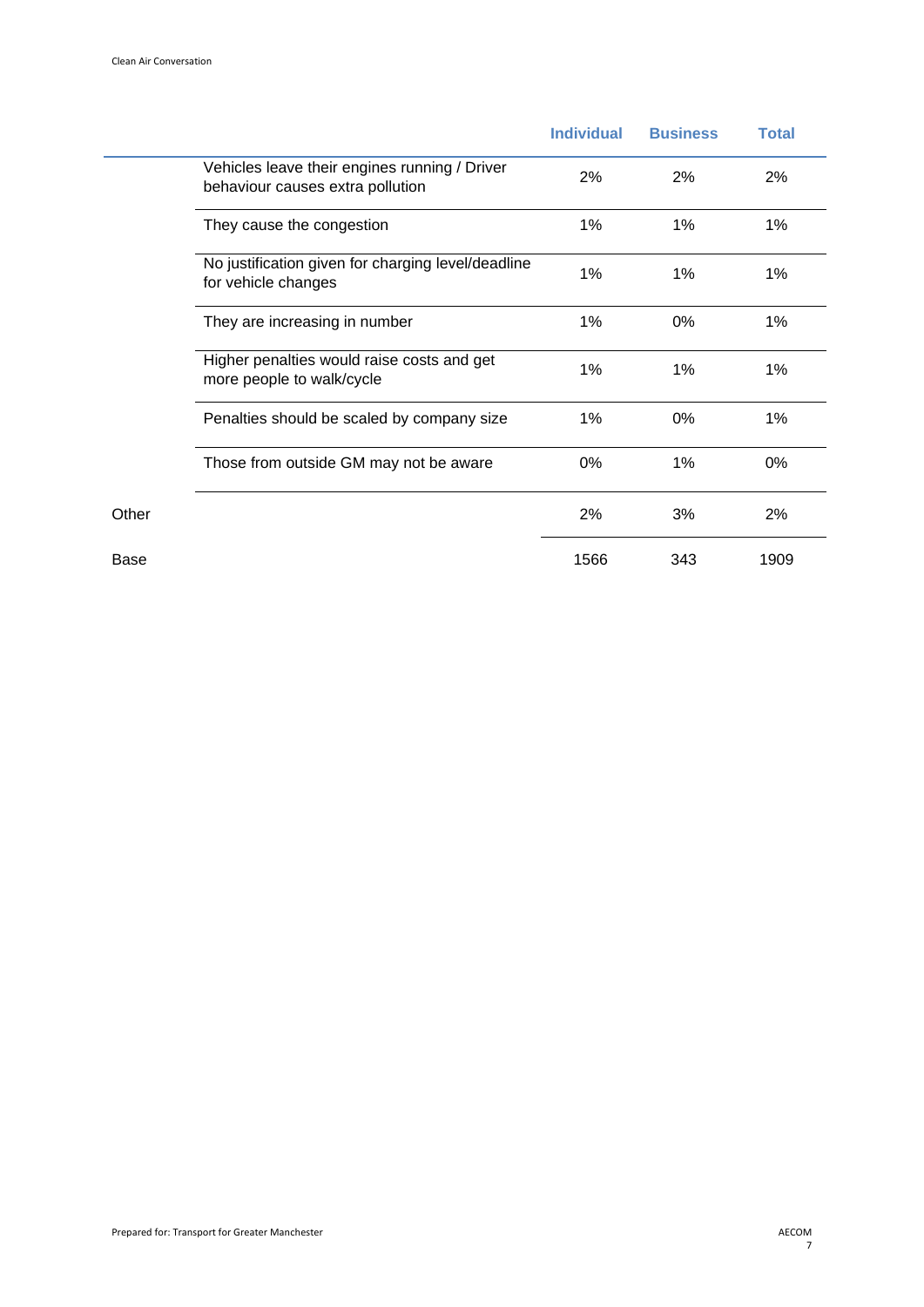# **P1b Why did you give that answer [about the penalty] for HGVs**

|                      |                                                                                                                      | <b>Individual</b> | <b>Business</b> | <b>Total</b> |
|----------------------|----------------------------------------------------------------------------------------------------------------------|-------------------|-----------------|--------------|
|                      | They should not pay at all/against all penalties                                                                     | 25%               | 40%             | 28%          |
|                      | Costs will be passed on to customers                                                                                 | 17%               | 19%             | 17%          |
|                      | Tax on goods/Stealth tax/Congestion<br>charge/money making scheme/money won't be<br>used as stated                   | 14%               | 16%             | 14%          |
|                      | Unfair on businesses                                                                                                 | 9%                | 16%             | 10%          |
|                      | Unfair on businesses with this type of vehicle                                                                       | 6%                | 16%             | 8%           |
|                      | Will cause companies to go out of business                                                                           | 5%                | 13%             | 7%           |
|                      | Will cause unemployment                                                                                              | 5%                | 8%              | 5%           |
|                      | Will cause debts for residents                                                                                       | 4%                | 6%              | 5%           |
|                      | These vehicles are vital to the economy                                                                              | 3%                | 8%              | 4%           |
|                      | Private vehicles shouldn't be charged                                                                                | 2%                | 0%              | 2%           |
| Negative<br>Comments | Timescales are too soon/cannot afford to change<br>vehicle in time                                                   | 1%                | 5%              | 2%           |
|                      | Businesses will refuse work within CAZ/relocate<br>out of GM                                                         | 2%                | 2%              | 2%           |
|                      | Charge too high for this vehicle                                                                                     | 1%                | 3%              | 1%           |
|                      | Will adversely affect poorest/elderly/youngest<br>people (less able to afford charges/price<br>increases)            | 1%                | 2%              | 1%           |
|                      | Proposals will not fix air quality                                                                                   | 1%                | 2%              | 1%           |
|                      | Those from outside GM may not be aware                                                                               | 1%                | 1%              | 1%           |
|                      | Will cause mental health issues/depression/other<br>mental health problems (Loss of business,<br>money worries etc.) | 1%                | 1%              | 1%           |
|                      | Will discourage growth                                                                                               | 1%                | 0%              | 1%           |
|                      | No justification given for charging level/deadline<br>for vehicle changes                                            | 1%                | 0%              | 1%           |
|                      | Monitoring foreign vehicles                                                                                          | $1\%$             | 0%              | 0%           |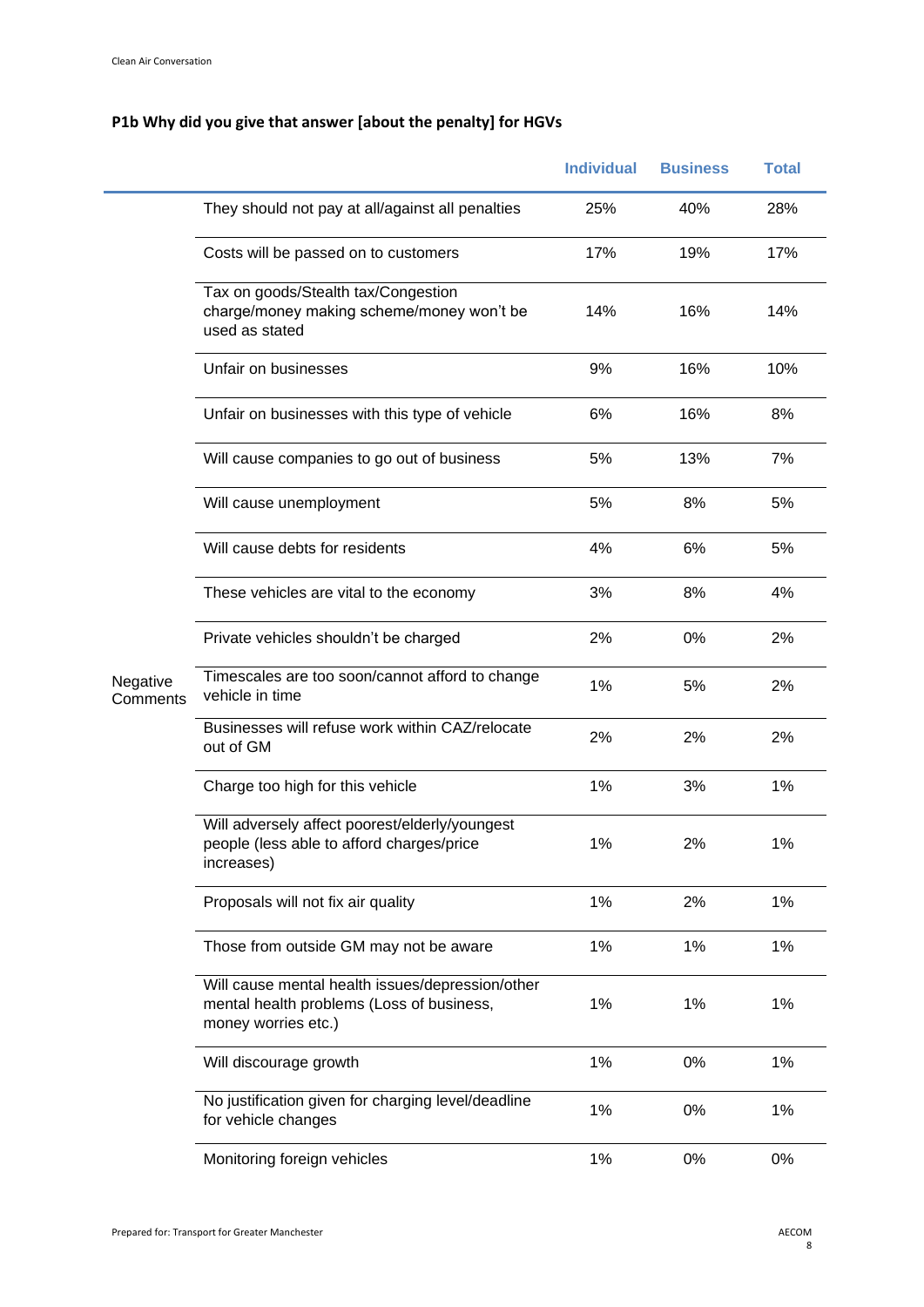|                      |                                                                                                   | <b>Individual</b> | <b>Business</b> | <b>Total</b> |
|----------------------|---------------------------------------------------------------------------------------------------|-------------------|-----------------|--------------|
|                      | Bigger, less frequent deliveries is better for<br>emissions than lots of smaller ones             | 0%                | 1%              | 0%           |
|                      | Upgrades too expensive                                                                            | 0%                | 1%              | 0%           |
|                      | Charged vehicles have to go places, private cars<br>have a choice/Performing an essential service | 0%                | 1%              | 0%           |
|                      | Will cause inflation in price of compliant vehicles                                               | 0%                | 1%              | 0%           |
|                      | Doubts Government funds will happen                                                               | 0%                | 1%              | 0%           |
|                      | Issues with fines or charging mechanisms                                                          | 0%                | 1%              | 0%           |
|                      | Enough to encourage change without causing<br>bankruptcy                                          | 25%               | 11%             | 22%          |
|                      | Gives companies a choice/need to encourage<br>green investment                                    | 19%               | 9%              | 17%          |
|                      | Not enough to force change                                                                        | 17%               | 7%              | 15%          |
|                      | Not a financial burden                                                                            | 16%               | 6%              | 14%          |
|                      | They cause a lot of pollution                                                                     | 14%               | 7%              | 13%          |
|                      | Penalties should differ by location or vehicle type                                               | 14%               | 7%              | 13%          |
|                      | Owned by larger companies who can afford the<br>penalties                                         | 10%               | 4%              | 9%           |
| Positive<br>Comments | Different charging suggestion/reward rather than<br>punish/charge by mileage rather than emission | 4%                | 11%             | 5%           |
|                      | Fine needs to be higher to stop people<br>deliberately not paying [PCN]                           | 6%                | 2%              | 5%           |
|                      | Fine needs to stop people reoffending [PCN]                                                       | 5%                | 2%              | 4%           |
|                      | Higher penalties would raise costs and get more<br>people to walk/cycle                           | 3%                | 1%              | 3%           |
|                      | They cause the congestion                                                                         | 2%                | 2%              | 2%           |
|                      | Greater Manchester should force all vehicles to<br>be electric                                    | 2%                | 1%              | 2%           |
|                      | They take up a lot of space                                                                       | 2%                | 1%              | 2%           |
|                      | Higher penalties will help encourage freight onto<br>rail                                         | 2%                | 0%              | 1%           |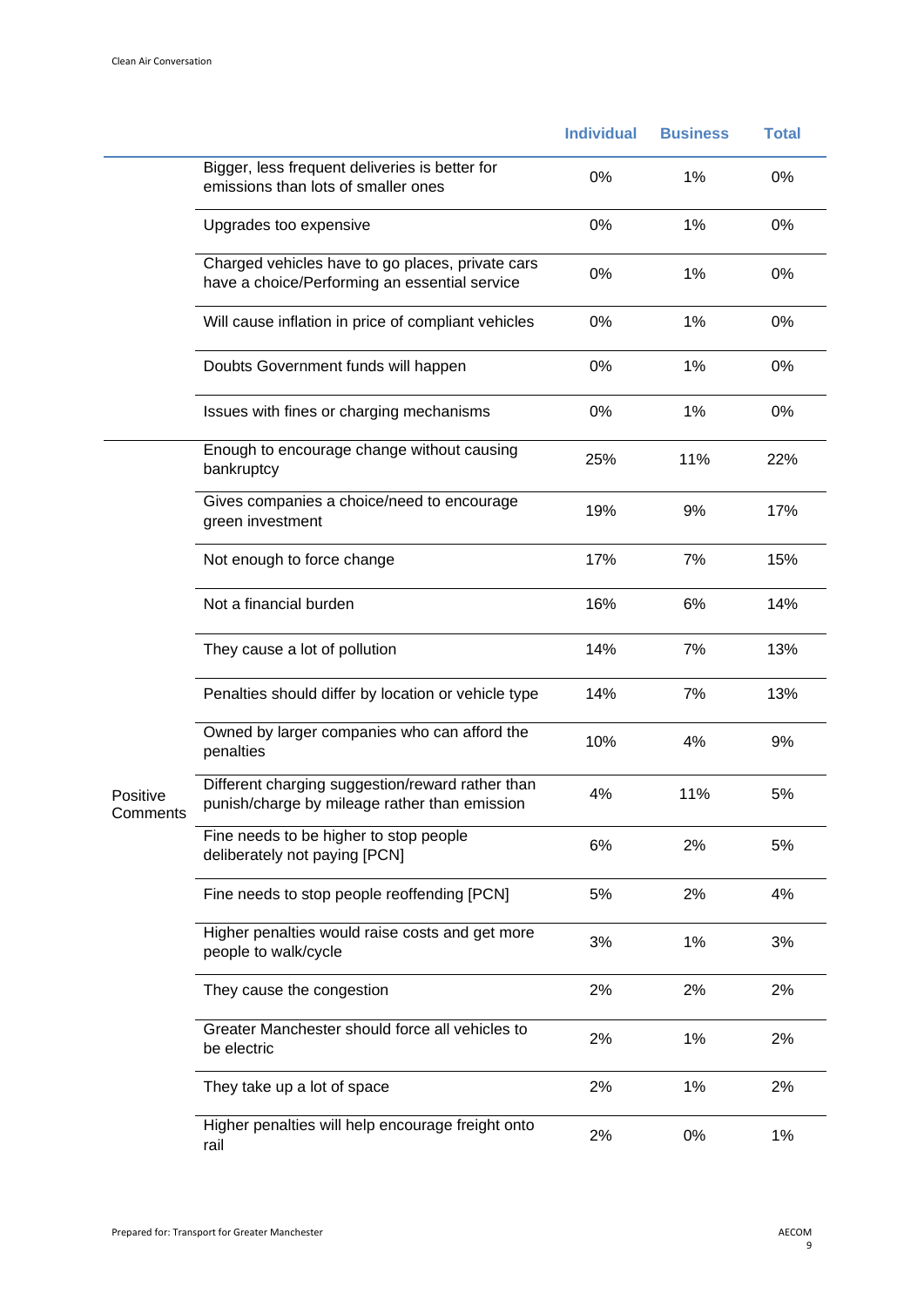|       |                                                                                 | <b>Individual</b> | <b>Business</b> | <b>Total</b> |
|-------|---------------------------------------------------------------------------------|-------------------|-----------------|--------------|
|       | Penalties should be scaled by company size                                      | 1%                | 1%              | $1\%$        |
|       | Charge is too low                                                               | 1%                | $0\%$           | $1\%$        |
|       | Fine/something needs to be done                                                 | 1%                | 1%              | $1\%$        |
|       | Penalty too low compared to other vehicles                                      | 1%                | 1%              | 1%           |
|       | Vehicles leave their engines running/Driver<br>behaviour causes extra pollution | 0%                | 1%              | 0%           |
|       | Leisure vehicles should be charged too                                          | $0\%$             | 1%              | 0%           |
|       | Cars are the main polluters/cars should be<br>charged too                       | $0\%$             | 1%              | 0%           |
| Other |                                                                                 | 3%                | 3%              | 3%           |
| Base  |                                                                                 | 1518              | 338             | 1856         |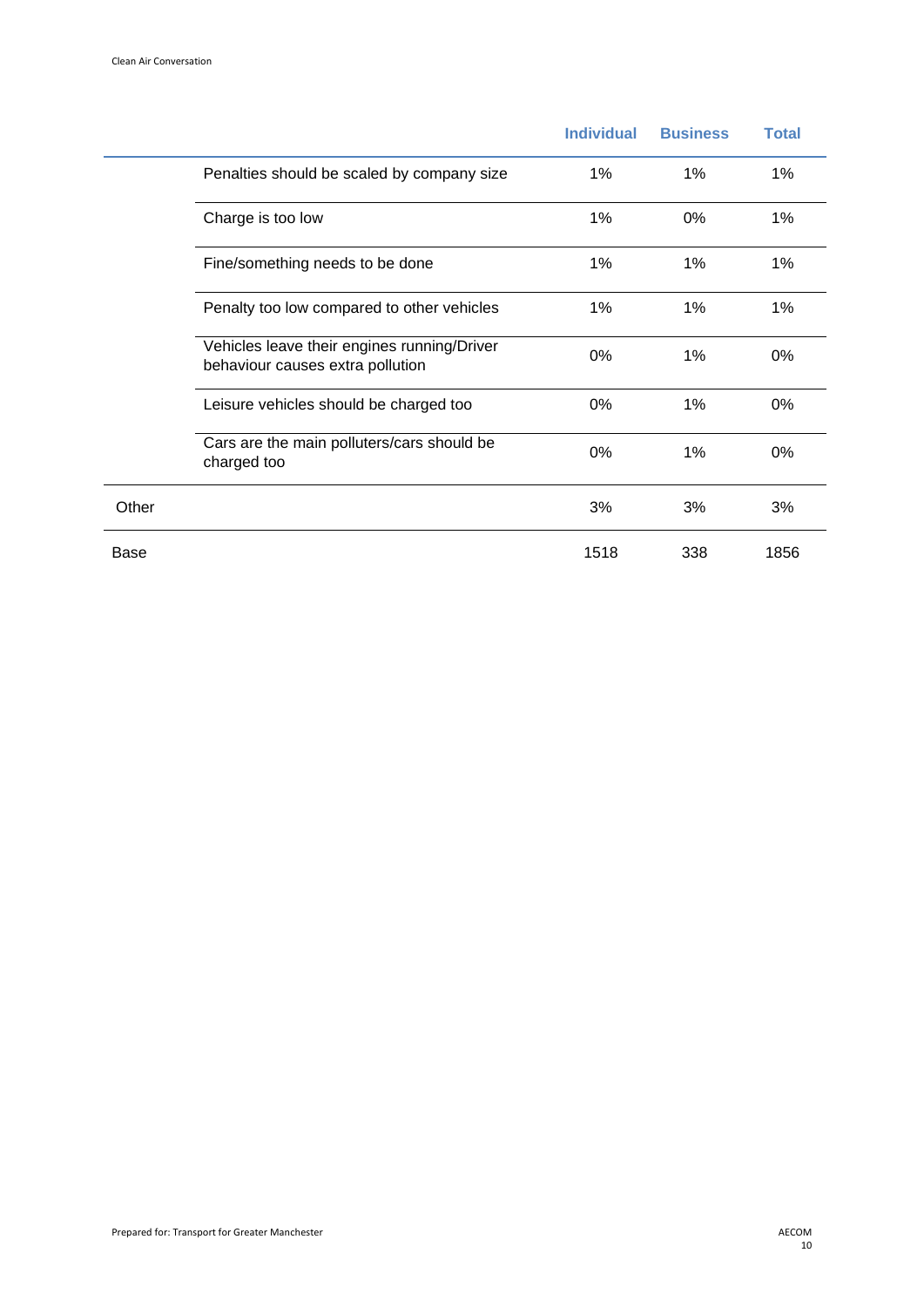#### **P1c Why did you give that answer [about the penalty] for vans, minibuses, motorhomes and motorised horseboxes**

|                      |                                                                                                                 | <b>Individual</b> | <b>Business</b> | <b>Total</b> |
|----------------------|-----------------------------------------------------------------------------------------------------------------|-------------------|-----------------|--------------|
|                      | Unfair on businesses                                                                                            | 9%                | 18%             | 10%          |
|                      | Costs will be passed on to customers                                                                            | 8%                | 8%              | 8%           |
|                      | Charge too high for this vehicle                                                                                | 5%                | 22%             | 8%           |
|                      | Tax on goods/Stealth tax/Congestion<br>charge/money making scheme/money won't be<br>used as stated              | 7%                | 12%             | 8%           |
|                      | Motorhomes/horseboxes/leisure vehicles are<br>private vehicles/shouldn't be charged                             | 9%                | 2%              | 8%           |
|                      | They should not pay at all/against all Penalties                                                                | 5%                | 8%              | 5%           |
|                      | Different charging suggestion/reward rather than<br>punish/charge by mileage rather than emission               | 3%                | 5%              | 4%           |
|                      | Unfair on businesses with this type of vehicle                                                                  | 2%                | 10%             | 3%           |
|                      | Will cause debts for residents                                                                                  | 3%                | 4%              | 3%           |
| Negative<br>Comments | Will adversely affect poorest/elderly/youngest<br>people (less able to afford charges/price<br>increases)       | 3%                | 3%              | 3%           |
|                      | Upgrades too expensive                                                                                          | 2%                | 4%              | 3%           |
|                      | Proposals will not fix air quality                                                                              | 3%                | 2%              | 3%           |
|                      | Will cause companies to go out of business                                                                      | 2%                | 4%              | 2%           |
|                      | Will cause unemployment                                                                                         | 1%                | 3%              | 2%           |
|                      | These vehicles are vital to the economy                                                                         | 3%                | 1%              | 2%           |
|                      | Buses benefit the environment by taking people<br>out of cars/public transport should be<br>encouraged/improved | 1%                | 1%              | 1%           |
|                      | Charged vehicles have to go places, private cars<br>have a choice/Performing an essential service               | 1%                | 2%              | 1%           |
|                      | Businesses will refuse work within CAZ/relocate<br>out of GM                                                    | 1%                | 2%              | 1%           |
|                      | Timescales are too soon/cannot afford to change<br>vehicle in time                                              | 1%                | 2%              | 1%           |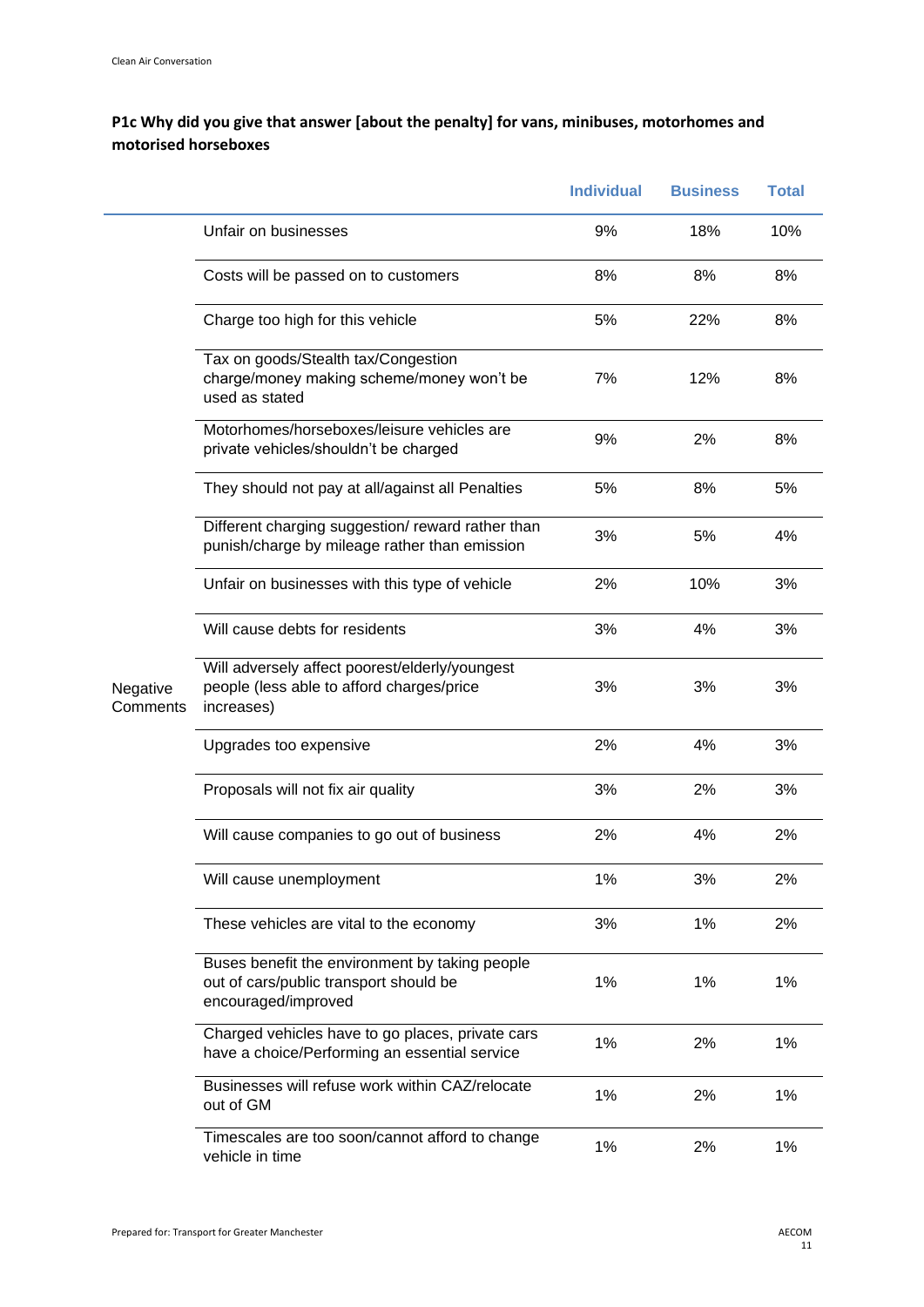|                      |                                                                                                                      | <b>Individual</b> | <b>Business</b> | <b>Total</b> |
|----------------------|----------------------------------------------------------------------------------------------------------------------|-------------------|-----------------|--------------|
|                      | Charities/schools/youth groups regularly use<br>older vehicles                                                       | 1%                | 1%              | 1%           |
|                      | Will discourage growth                                                                                               | 1%                | 1%              | 1%           |
|                      | Will make people drive further to avoid penalties<br>(head into Liverpool etc)                                       | 1%                | 0%              | 1%           |
|                      | No justification given for charging level/deadline<br>for vehicle changes                                            | 1%                | 1%              | 1%           |
|                      | Will cause increase in private cars on road                                                                          | 1%                | 0%              | 1%           |
|                      | Bigger, less frequent deliveries is better for<br>emissions than lots of smaller ones                                | 1%                | 1%              | 1%           |
|                      | Will cause mental health issues/depression/other<br>mental health problems (Loss of business,<br>money worries etc.) | 1%                | 1%              | 1%           |
|                      | Should be charging private cars not businesses                                                                       | 0%                | 1%              | 0%           |
|                      | Doubts Government funds will happen                                                                                  | 0%                | 1%              | 0%           |
|                      | Those from outside GM may not be aware                                                                               | 0%                | 1%              | 0%           |
|                      | Potential for double charging or being charged<br>for minimal use                                                    | 0%                | 1%              | 0%           |
|                      | Not enough to force change                                                                                           | 17%               | 5%              | 15%          |
|                      | Enough to encourage change without causing<br>bankruptcy                                                             | 15%               | 9%              | 14%          |
|                      | Charge is too low                                                                                                    | 11%               | 2%              | 9%           |
|                      | Fine/something needs to be done                                                                                      | 7%                | 5%              | 7%           |
| Positive<br>Comments | Not a financial burden                                                                                               | 7%                | 2%              | 6%           |
|                      | They cause a lot of pollution                                                                                        | 5%                | 4%              | 5%           |
|                      | Penalties should differ by location or vehicle type                                                                  | 5%                | 2%              | 5%           |
|                      | Gives companies a choice/need to encourage<br>green investment/green vans>HGVs                                       | 5%                | 2%              | 5%           |
|                      | Penalty too low compared to other vehicles                                                                           | 2%                | 3%              | 2%           |
|                      | They are increasing in number                                                                                        | 1%                | 1%              | 1%           |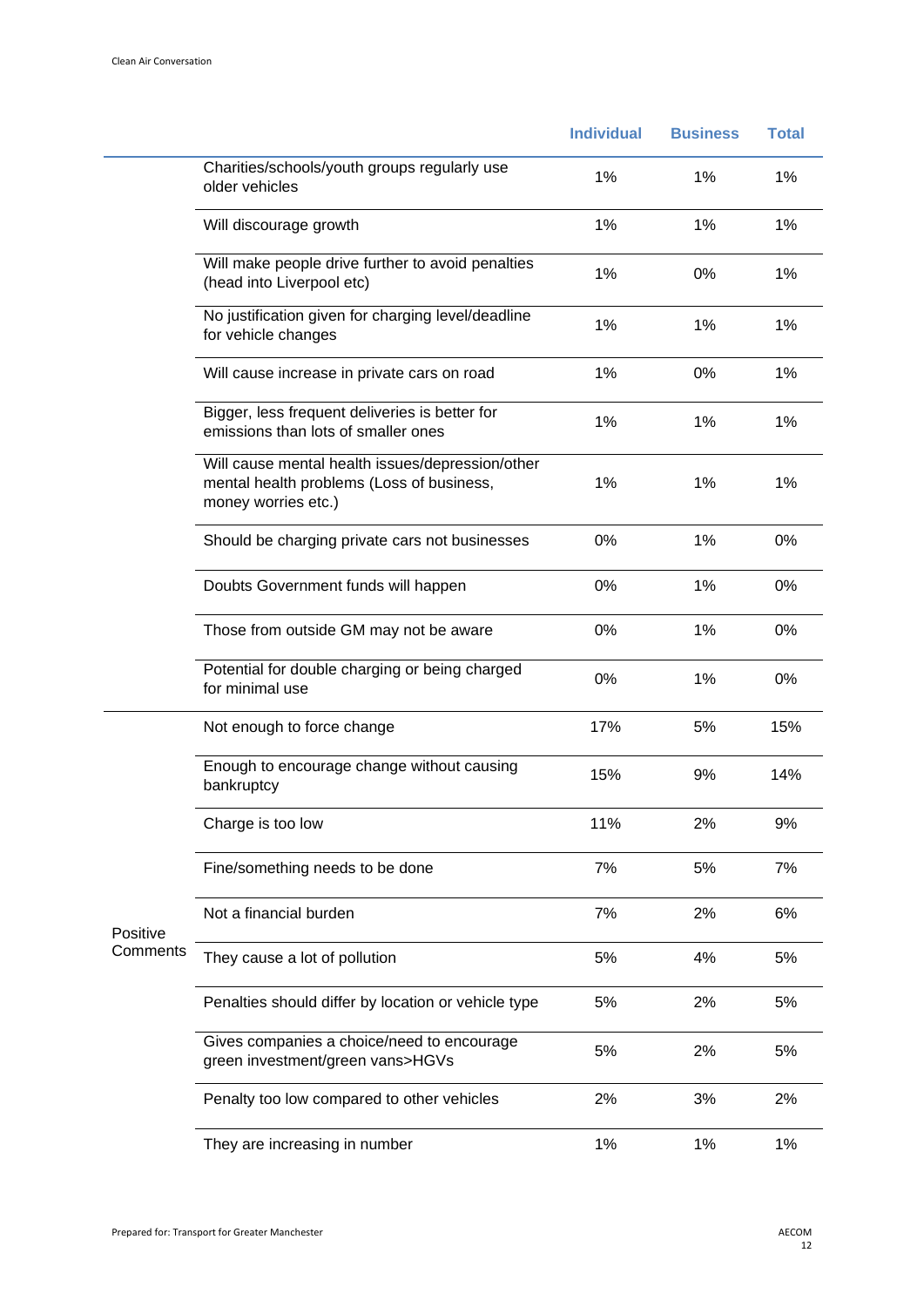|       |                                                                                 | <b>Individual</b> | <b>Business</b> | <b>Total</b> |
|-------|---------------------------------------------------------------------------------|-------------------|-----------------|--------------|
|       | Leisure vehicles should be charged too                                          | 1%                | 1%              | $1\%$        |
|       | Greater Manchester should force all<br>taxis/buses/vehicles to be electric      | 1%                | $0\%$           | $1\%$        |
|       | Cars are the main polluters/cars should be<br>charged too                       | 1%                | 1%              | 1%           |
|       | Penalties should be scaled by company size                                      | 1%                | 1%              | 1%           |
|       | Vehicles leave their engines running/Driver<br>behaviour causes extra pollution | 1%                | $0\%$           | 1%           |
| Other |                                                                                 | 8%                | 5%              | 8%           |
| Base  |                                                                                 | 1479              | 326             | 1805         |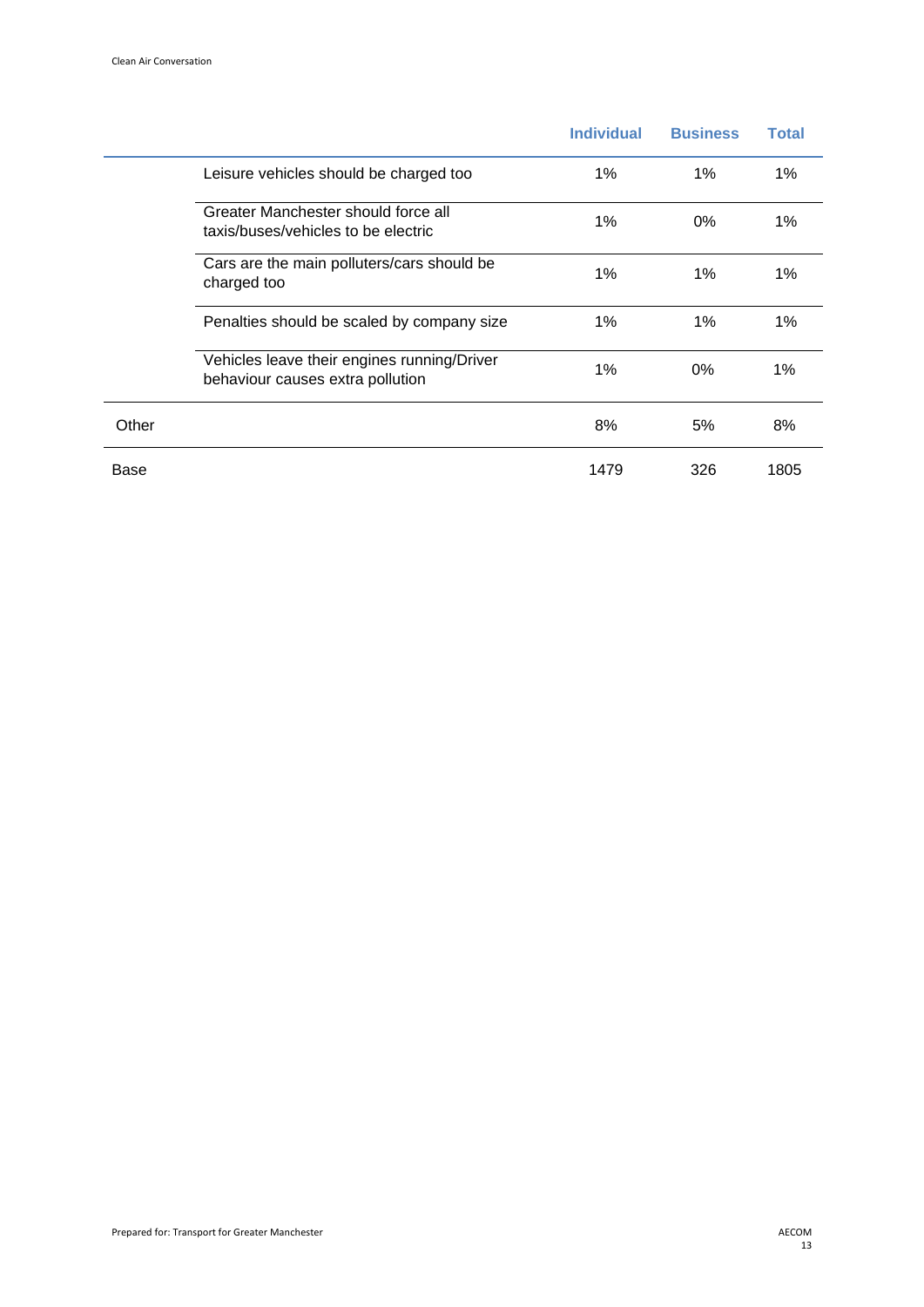# **P1d Why did you give that answer [about the penalty] for Taxis and PHV?**

|                      |                                                                                                              | <b>Individual</b> | <b>Business</b> | <b>Total</b> |
|----------------------|--------------------------------------------------------------------------------------------------------------|-------------------|-----------------|--------------|
|                      | Costs will be passed on to customers                                                                         | 22%               | 13%             | 20%          |
|                      | Unfair on businesses with this type of vehicle                                                               | 9%                | 48%             | 18%          |
|                      | Charge too high for this vehicle                                                                             | 5%                | 23%             | 9%           |
|                      | Different charging suggestion/reward rather than<br>punish/charge by mileage rather than emission            | 7%                | 10%             | 8%           |
|                      | Tax on goods/Stealth tax/Congestion charge/money<br>making scheme/money won't be used as stated              | 6%                | 11%             | 7%           |
|                      | Will adversely affect poorest/elderly/youngest people<br>(less able to afford charges/price increases)       | 5%                | 14%             | 7%           |
|                      | Will cause companies to go out of business                                                                   | 3%                | 18%             | 6%           |
|                      | Unfair on businesses                                                                                         | 5%                | 8%              | 6%           |
|                      | They should not pay at all/against all penalties                                                             | 4%                | 5%              | 4%           |
|                      | Timescales are too soon/cannot afford to change<br>vehicle in time                                           | 2%                | 12%             | 4%           |
| Negative<br>Comments | Buses benefit the environment by taking people out of<br>cars/public transport should be encouraged/improved | 4%                | 1%              | 3%           |
|                      | Will cause unemployment                                                                                      | 2%                | 5%              | 3%           |
|                      | Charged vehicles have to go places, private cars have<br>a choice/Performing an essential service            | 2%                | 7%              | 3%           |
|                      | Taxis and PHVs are alternatives to cars<br>(environmental benefit)/Taxis are better than public<br>transport | 3%                | 2%              | 3%           |
|                      | Proposals will not fix air quality                                                                           | 2%                | 3%              | 2%           |
|                      | Will cause debts for residents                                                                               | 1%                | 3%              | 1%           |
|                      | These vehicles are vital to the economy                                                                      | 1%                | 3%              | 1%           |
|                      | Doubts Government funds will happen                                                                          | 1%                | 2%              | 1%           |
|                      | No justification given for charging level/deadline for<br>vehicle changes                                    | 1%                | 1%              | 1%           |
|                      | Will cause increase in private cars on road                                                                  | 1%                | 1%              | 1%           |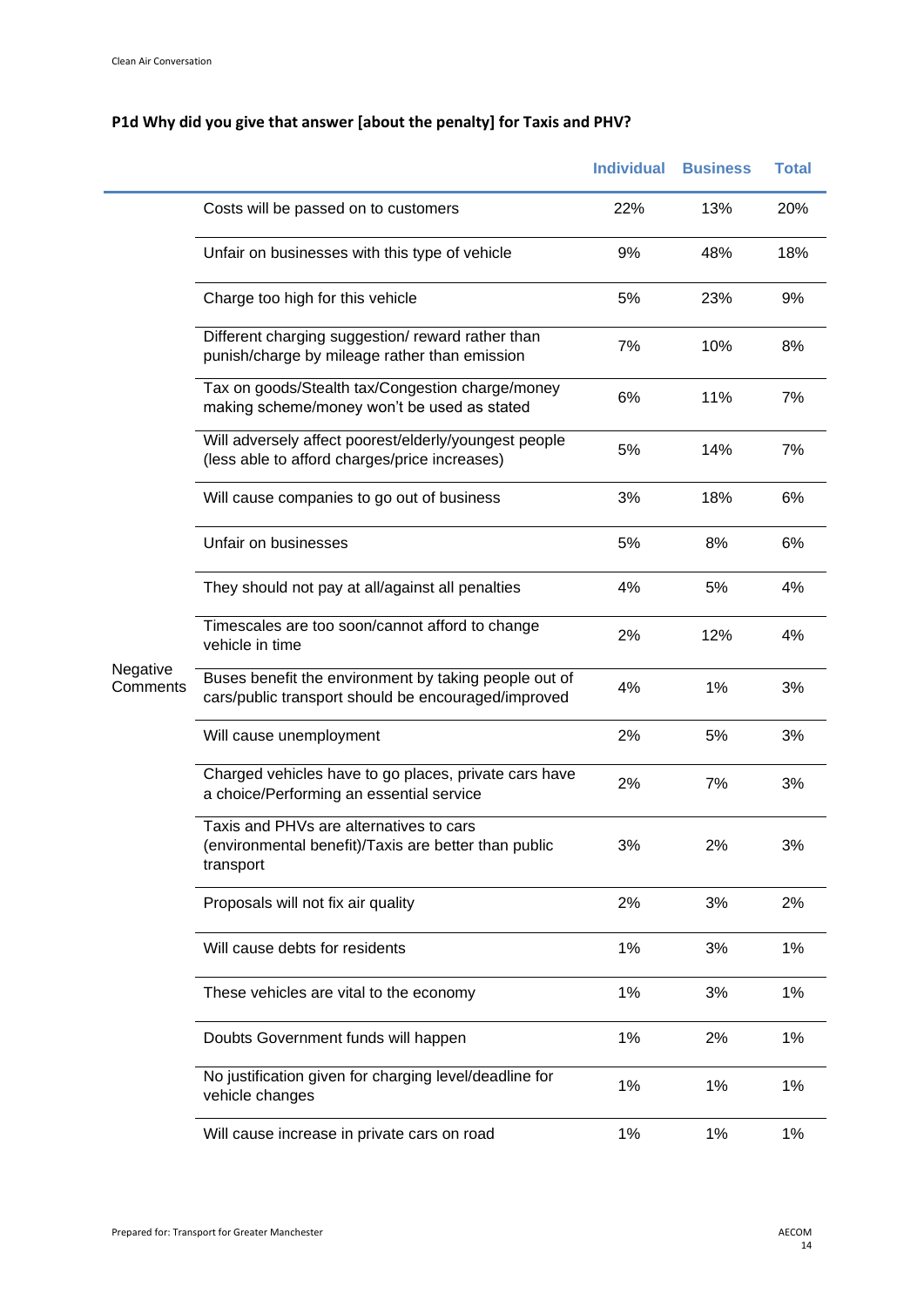|          |                                                                                                                      | <b>Individual</b> | <b>Business</b> | <b>Total</b> |
|----------|----------------------------------------------------------------------------------------------------------------------|-------------------|-----------------|--------------|
|          | Businesses will refuse work within CAZ/relocate out of<br><b>GM</b>                                                  | 1%                | 1%              | 1%           |
|          | Will cause mental health issues/depression/other<br>mental health problems (Loss of business, money<br>worries etc.) | 1%                | 1%              | 1%           |
|          | Will make people drive further to avoid penalties<br>(head into Liverpool etc)                                       | 1%                | 0%              | 1%           |
|          | Vans/Taxis/PHVs should be considered same as<br>private cars (similar size/emissions etc)                            | 0%                | 1%              | 1%           |
|          | Potential for double charging or being charged for<br>minimal use                                                    | 0%                | 1%              | 1%           |
|          | Upgrades too expensive                                                                                               | 0%                | 1%              | 1%           |
|          | Will discourage growth                                                                                               | 0%                | 1%              | 0%           |
|          | Why can some people drive to work for free, but<br>tradesmen/Taxis/PHVs have to pay?                                 | 1%                | 0%              | 0%           |
|          | Will cause inflation in price of compliant vehicles                                                                  | 0%                | 1%              | 0%           |
|          | Should be charging private cars not businesses                                                                       | 0%                | 1%              | 0%           |
|          | Will affect resale value of this type of vehicles                                                                    | 0%                | 1%              | 0%           |
|          | Charge is too low                                                                                                    | 30%               | 8%              | 25%          |
|          | Not enough to force change                                                                                           | 25%               | 6%              | 21%          |
|          | Not a financial burden                                                                                               | 19%               | 5%              | 16%          |
|          | Enough to encourage change without causing<br>bankruptcy                                                             | 17%               | 6%              | 14%          |
| Positive | Gives companies a choice/need to encourage green<br>investment                                                       | 13%               | 4%              | 11%          |
| Comments | They cause a lot of pollution                                                                                        | 13%               | 4%              | 11%          |
|          | Penalties should differ by location or vehicle type                                                                  | 10%               | 2%              | 8%           |
|          | Vehicles leave their engines running/Driver behaviour<br>causes extra pollution                                      | 8%                | 2%              | 7%           |
|          | Owned by larger companies who can afford penalties                                                                   | 5%                | 1%              | 4%           |
|          | Fine/something needs to be done                                                                                      | 3%                | 3%              | 3%           |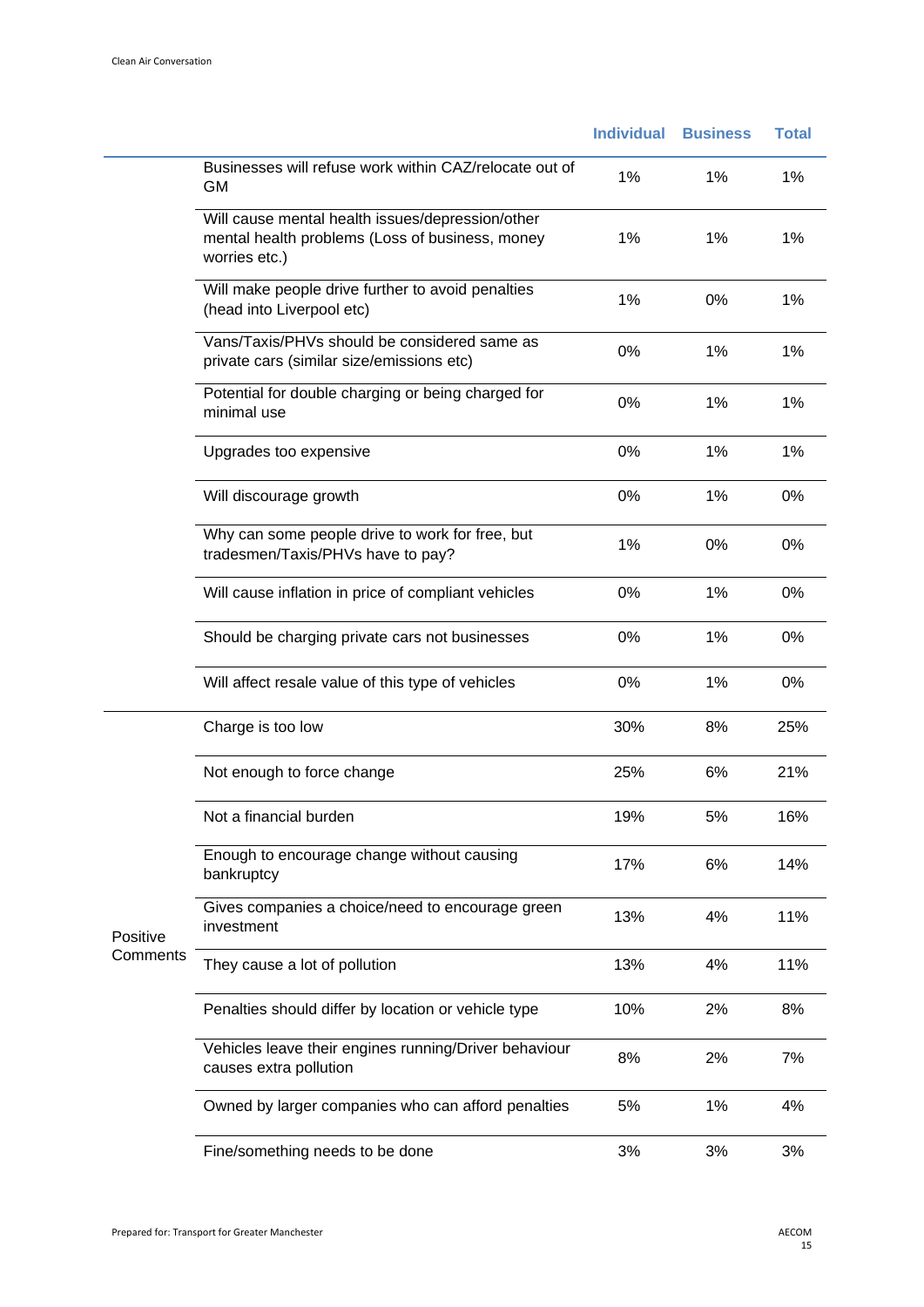|       |                                                                                  | <b>Individual</b> | <b>Business</b> | <b>Total</b> |
|-------|----------------------------------------------------------------------------------|-------------------|-----------------|--------------|
|       | They are increasing in number                                                    | 4%                | 2%              | 3%           |
|       | Greater Manchester should force all taxis to be<br>electric                      | 4%                | 2%              | 3%           |
|       | They cause the congestion                                                        | 2%                | 0%              | 2%           |
|       | Penalty too low compared to other vehicles                                       | 1%                | 1%              | 1%           |
|       | They take up a lot of space                                                      | 1%                | 0%              | 1%           |
|       | Penalties should be scaled by company size                                       | 1%                | 0%              | 1%           |
|       | Mistrust of vehicle owners staying within regulations<br>(removing filters etc.) | 1%                | $0\%$           | 1%           |
|       | Cars are the main polluters/cars should be charged<br>too                        | 1%                | 1%              | 1%           |
|       | Higher penalties would raise costs and get more<br>people to walk/cycle          | 1%                | 0%              | 1%           |
|       | Needs to be enough to cover costs of<br>implementing/chasing payments            | 0%                | 0%              | 0%           |
| Other |                                                                                  | 3%                | 2%              | 3%           |
| Base  |                                                                                  | 1509              | 424             | 1933         |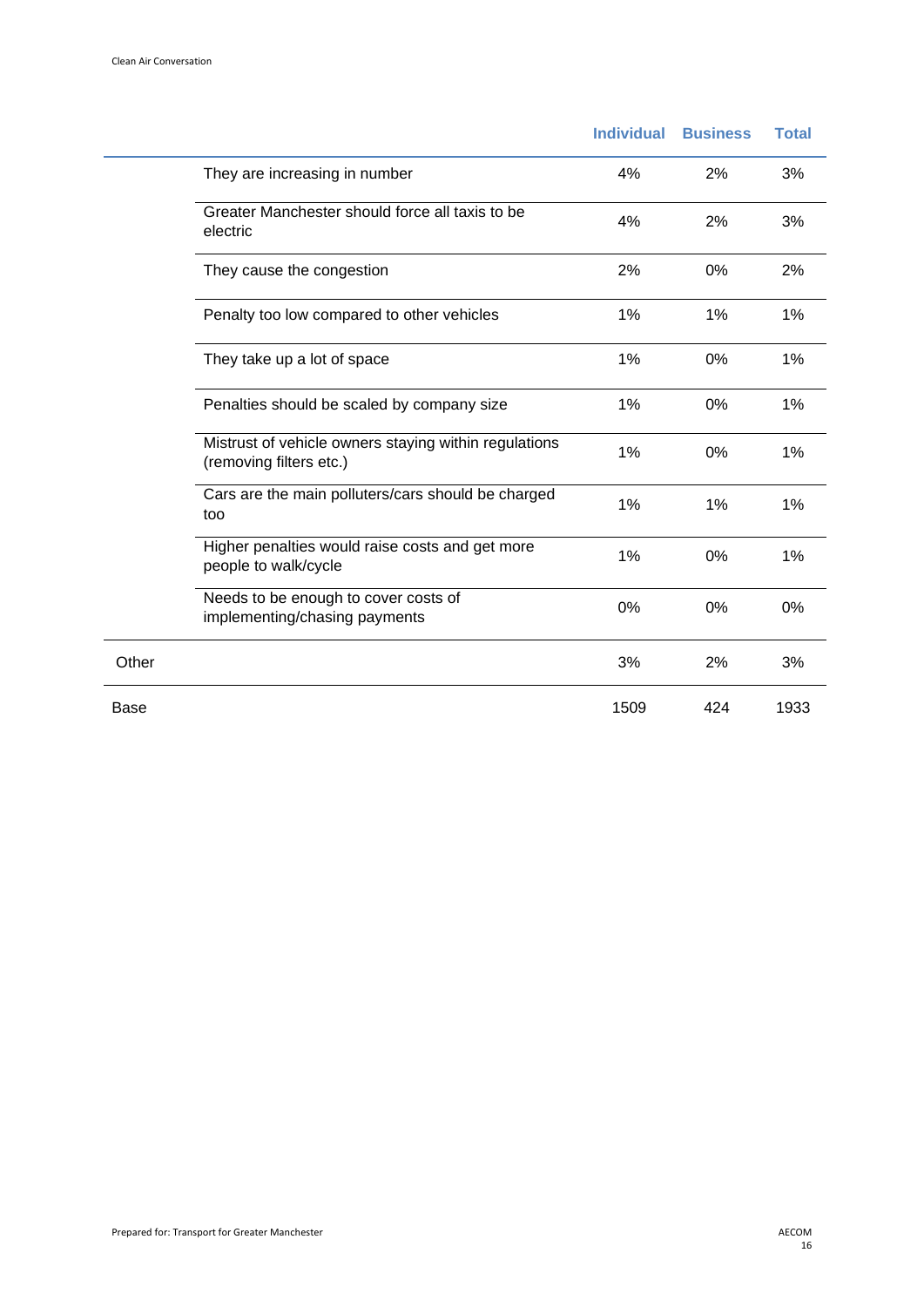# **P1e Why did you give that answer [about the penalty] for Penalty Charge Notice**

|                      |                                                                                                        | <b>Individual</b> | <b>Business</b> | <b>Total</b> |
|----------------------|--------------------------------------------------------------------------------------------------------|-------------------|-----------------|--------------|
|                      | Excessive for forgetting to pay [PCN]                                                                  | 15%               | 35%             | 19%          |
|                      | Tax on goods/Stealth tax/Congestion charge/money<br>making scheme/money won't be used as stated        | 13%               | 17%             | 14%          |
|                      | Different charging suggestion/reward rather than<br>punish/charge by mileage rather than emission      | 11%               | 13%             | 12%          |
|                      | Will cause debts for residents                                                                         | 3%                | 8%              | 4%           |
|                      | Unfair on businesses                                                                                   | 2%                | 11%             | 4%           |
|                      | Issues with fines or charging mechanisms                                                               | 4%                | 4%              | 4%           |
|                      | They should not pay at all/against all penalties                                                       | 3%                | 4%              | 3%           |
|                      | Costs will be passed on to customers                                                                   | 3%                | 2%              | 3%           |
|                      | Will adversely affect poorest/elderly/youngest people<br>(less able to afford charges/price increases) | 3%                | 6%              | 3%           |
|                      | Fine disproportionate depending on daily charge [PCN]                                                  | 4%                | 2%              | 3%           |
| Negative<br>Comments | Questions charging mechanism/time to pay                                                               | 3%                | 4%              | 3%           |
|                      | If people can't afford £7, they won't have £120 [PCN]                                                  | 2%                | 6%              | 3%           |
|                      | Proposals will not fix air quality                                                                     | 3%                | 2%              | 3%           |
|                      | Will cause companies to go out of business                                                             | 2%                | 3%              | 2%           |
|                      | Twice the size of a parking fine [PCN]                                                                 | 2%                | 2%              | 2%           |
|                      | These vehicles are vital to the economy                                                                | 1%                | 4%              | 2%           |
|                      | Will cause unemployment                                                                                | 1%                | 1%              | 1%           |
|                      | Charge too high for this vehicle                                                                       | 1%                | 1%              | 1%           |
|                      | No justification given for charging level/deadline for<br>vehicle changes                              | 1%                | 2%              | 1%           |
|                      | Those from outside GM may not be aware                                                                 | 1%                | 1%              | 1%           |
|                      | Upgrades too expensive                                                                                 | 1%                | 2%              | 1%           |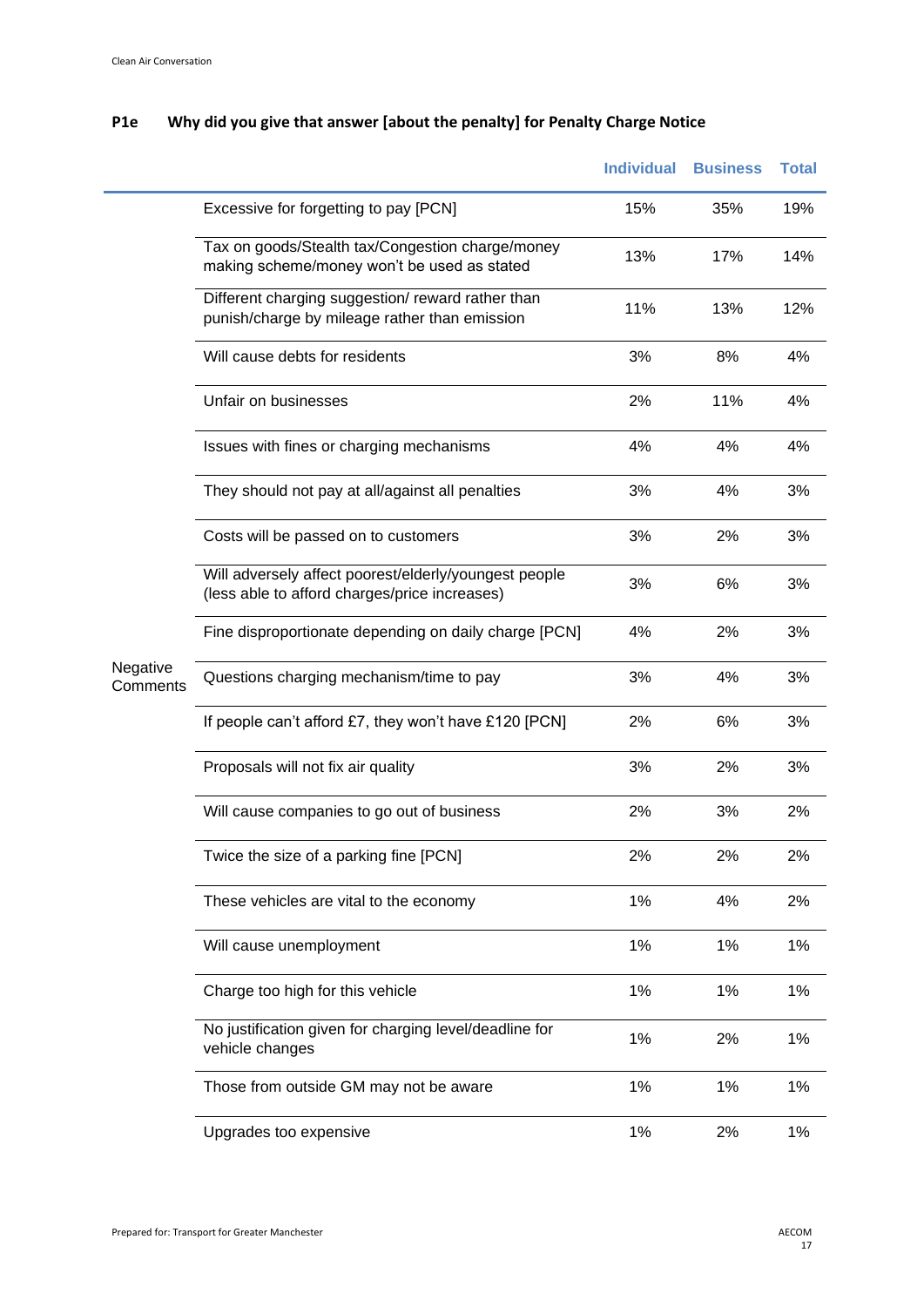|          |                                                                                                   | <b>Individual</b> | <b>Business</b> | <b>Total</b> |
|----------|---------------------------------------------------------------------------------------------------|-------------------|-----------------|--------------|
|          | Businesses will refuse work within CAZ/relocate out of<br>GM                                      | 1%                | 1%              | 1%           |
|          | Comparison to other high fines (e.g. mobile usage)<br>[PCN]                                       | 1%                | 1%              | 1%           |
|          | Unfair on businesses with this type of vehicle                                                    | 0%                | 1%              | 0%           |
|          | Timescales are too soon/cannot afford to change<br>vehicle in time                                | 0%                | 1%              | 0%           |
|          | Doubts Government funds will happen                                                               | 0%                | 1%              | 0%           |
|          | Cars are the main polluters/cars should be charged too                                            | 0%                | 1%              | 0%           |
|          | Why can some people drive to work for free, but<br>tradesmen/Taxis/PHVs have to pay?              | 0%                | 1%              | 0%           |
|          | Motorhomes/horseboxes/leisure vehicles are private<br>vehicles/shouldn't be charged               | 0%                | 0%              | 0%           |
|          | Charged vehicles have to go places, private cars have<br>a choice/Performing an essential service | 0%                | 1%              | 0%           |
|          | Fine/something needs to be done                                                                   | 21%               | 5%              | 18%          |
|          | Enough to encourage change without causing<br>bankruptcy                                          | 12%               | 3%              | 10%          |
|          | Not enough to force change                                                                        | 6%                | 1%              | 5%           |
|          | Fine needs to be higher to stop people deliberately not<br>paying [PCN]                           | 5%                | 1%              | 4%           |
|          | Gives companies a choice/need to encourage green<br>investment                                    | 3%                | 1%              | 3%           |
| Positive | Fine needs to stop people reoffending [PCN]                                                       | 3%                | 2%              | 3%           |
| Comments | Not a financial burden                                                                            | 2%                | 1%              | 2%           |
|          | Penalties should differ by location or vehicle type                                               | 1%                | $0\%$           | 1%           |
|          | Needs to be enough to cover costs of<br>implementing/chasing payments                             | 1%                | 0%              | 1%           |
|          | Fine not much higher than daily charge [PCN]                                                      | 1%                | 0%              | 1%           |
|          | Owned by larger companies who can afford penalties                                                | 0%                | 0%              | 0%           |
|          | Penalties should be scaled by company size                                                        | 1%                | 0%              | 0%           |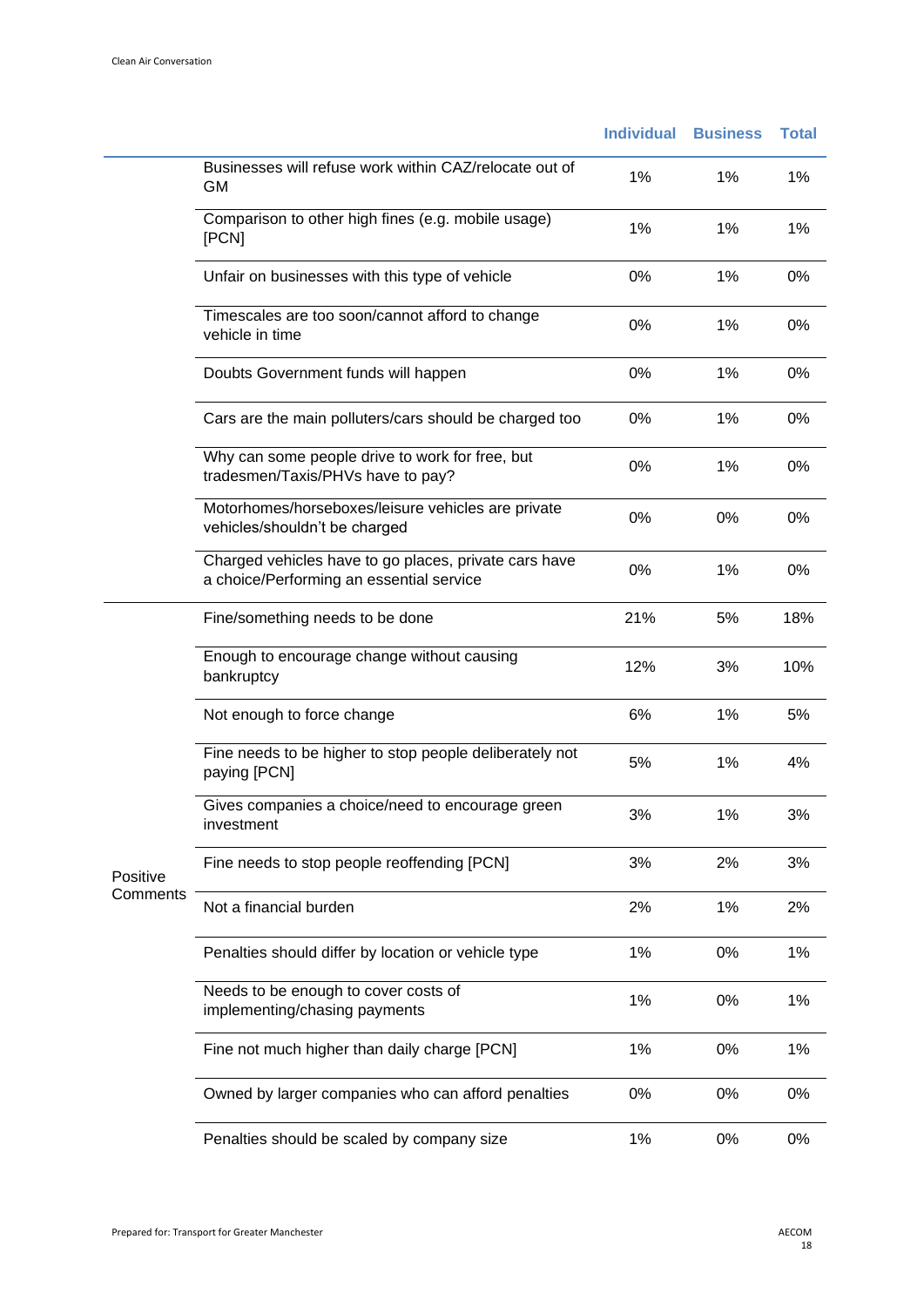|       |       | <b>Individual Business Total</b> |      |
|-------|-------|----------------------------------|------|
| Other | $1\%$ | $1\%$                            | 1%   |
| Base  | 1301  | 323                              | 1624 |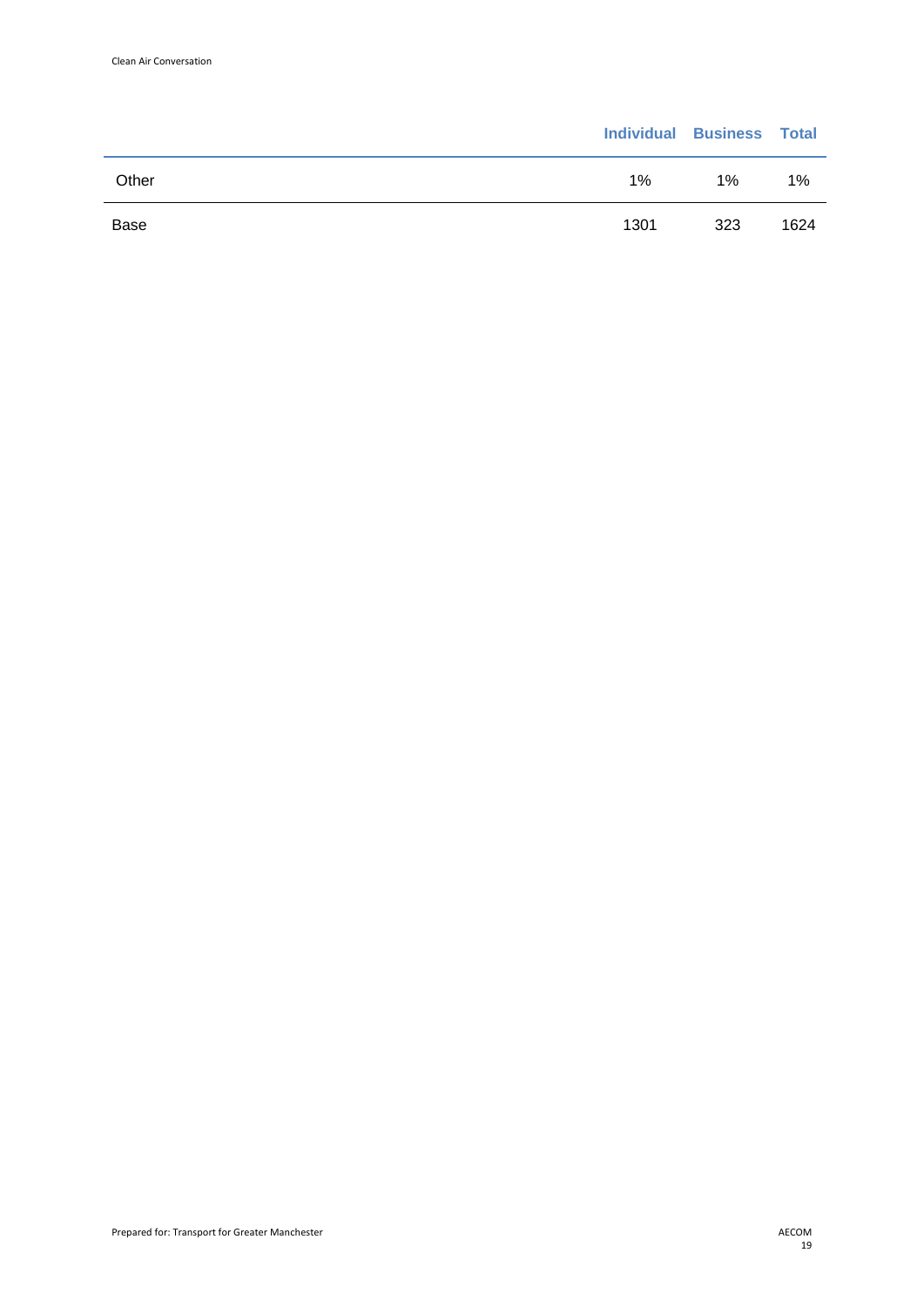# **P2b Which other vehicles do you feel should be eligible for exemption from the daily penalty?**

|                      |                                                                 | <b>Individual</b> | <b>Business</b> | <b>Total</b> |
|----------------------|-----------------------------------------------------------------|-------------------|-----------------|--------------|
|                      | Disabled/Elderly/Children transportation                        | 12%               | 42%             | 23%          |
|                      | <b>Emergency services</b>                                       | 10%               | 3%              | 7%           |
|                      | Vintage/historical vehicles                                     | 6%                | 3%              | 5%           |
|                      | Charity owned/operated vehicles                                 | 6%                | 1%              | 4%           |
| Specific             | Local authority/Public sector vehicles (refuse<br>collection,   | 4%                | 2%              | 3%           |
|                      | Small businesses                                                | 2%                | 4%              | 3%           |
| exemptions           | Vehicles based inside a<br>given boundary (e.g. City Centre)    | 2%                | 2%              | 2%           |
|                      | Low mileage vehicles                                            | 2%                | 0%              | 1%           |
|                      | NHS staff/ care in community                                    | 2%                | 1%              | 1%           |
|                      | <b>LPG/Alternative fuel vehicles</b>                            | 1%                | 1%              | 1%           |
|                      | Vehicles leaving GM from within certain distance of<br>boundary | 1%                | 1%              | 1%           |
|                      | Specialist vehicles                                             | 0%                | 1%              | 1%           |
|                      | Motorhomes/Horseboxes/leisure vehicles                          | 24%               | 2%              | 15%          |
|                      | <b>Taxis</b>                                                    | 6%                | 24%             | 13%          |
|                      | All of them                                                     | 16%               | 7%              | 13%          |
|                      | Private hire vehicles                                           | 5%                | 21%             | 11%          |
| Vehicles in          | Buses and coaches                                               | 9%                | 4%              | 7%           |
| current<br>proposals | Privately owned vans/LGV                                        | 8%                | 5%              | 7%           |
|                      | Vans/LGVs                                                       | 6%                | 4%              | 5%           |
|                      | <b>HGVs</b>                                                     | 3%                | 2%              | 3%           |
|                      | Tractors/Agricultural vehicles                                  | 2%                | 0%              | 2%           |
|                      | Euro 5 compliant vehicles                                       | 1%                | 2%              | 1%           |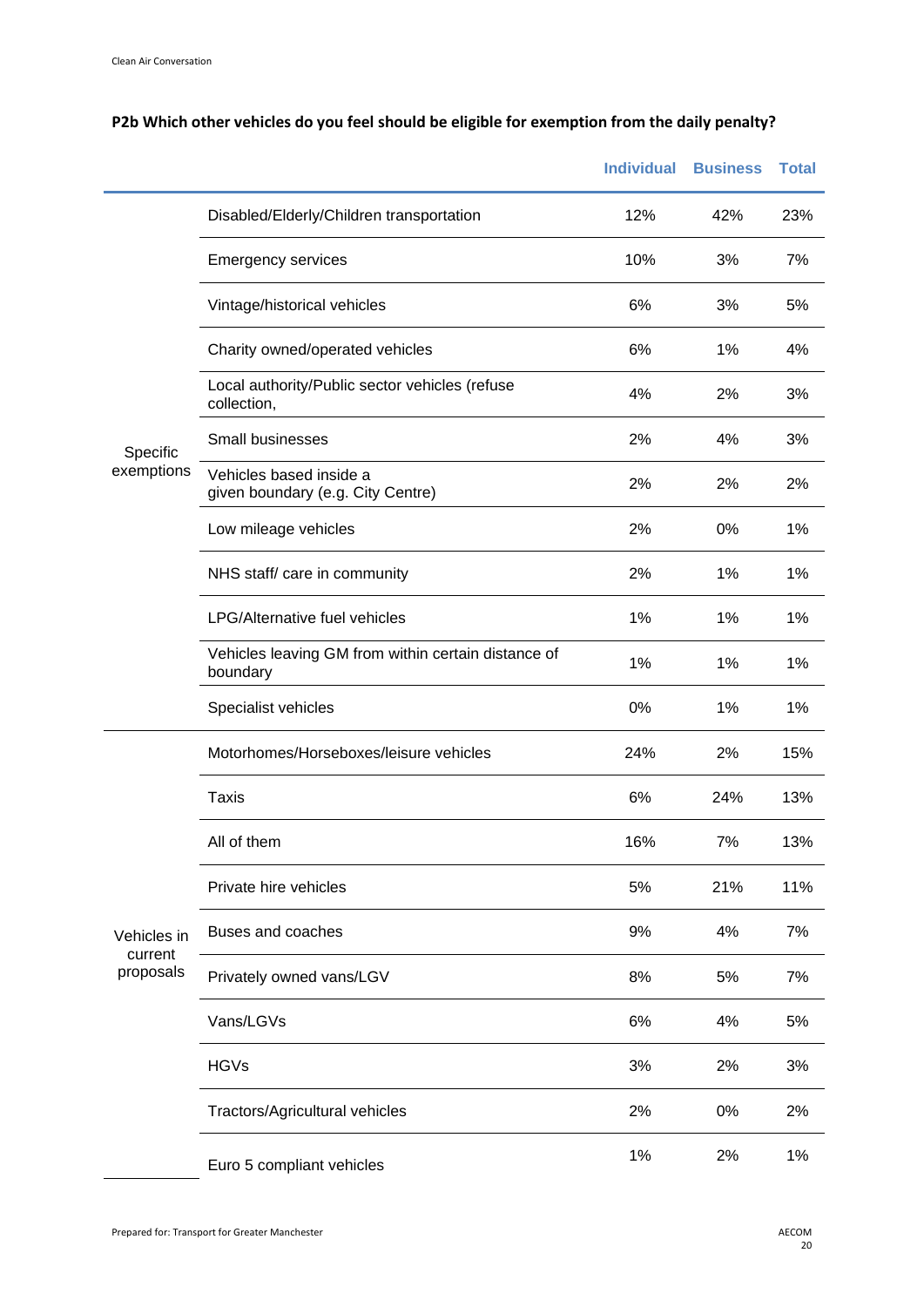|       | Agree with current proposals   | 9%  | 3%  | 7%   |
|-------|--------------------------------|-----|-----|------|
|       | All vehicles should be charged | 6%  | 2%  | 5%   |
| Other |                                | 2%  | 2%  | 2%   |
| Base  |                                | 781 | 493 | 1274 |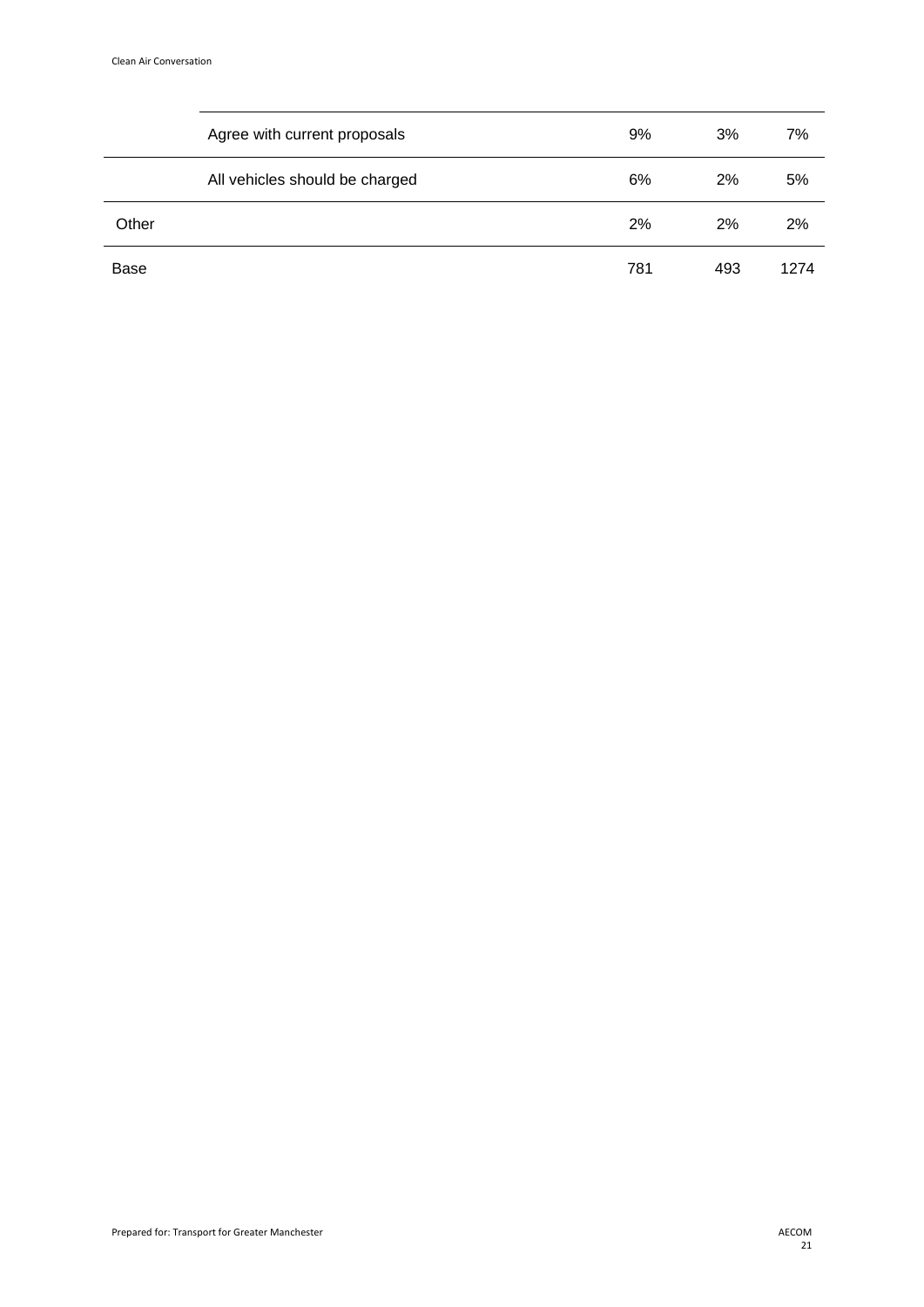# **P2c Why do you feel they should be eligible for an exemption**

|                                      |                                                                                         | <b>Individual</b> | <b>Business</b> | <b>Total</b> |
|--------------------------------------|-----------------------------------------------------------------------------------------|-------------------|-----------------|--------------|
|                                      | Tax payer funded (e.g. council vehicles<br>are paid through tax money)                  | 1%                | 0%              | 1%           |
|                                      | Penalties will have<br>larger impact on poorer people                                   | 4%                | 3%              | 4%           |
|                                      | Vital for vulnerable<br>people (Elderly, young, disabled etc.)                          | 10%               | 46%             | 24%          |
| Reasons for<br>Exemptions - Public   | Keep prices down/Charges moved to<br>customers/public (through price<br>increases)      | 5%                | 2%              | 4%           |
|                                      | Charge could cause employment issues                                                    | 2%                | 2%              | 2%           |
|                                      | Lack of alternative options                                                             | 5%                | 2%              | 4%           |
|                                      | GM residents should be exempt                                                           | 2%                | 1%              | 2%           |
|                                      | Support charging                                                                        | 5%                | 1%              | 3%           |
|                                      | These are private vehicles<br>all others are commercial/businesses                      | 10%               | 1%              | 7%           |
|                                      | These vehicles only have<br>a low impact on the environment                             | 9%                | 3%              | 7%           |
|                                      | Replacing vehicles that<br>are fit for purpose is bad for the<br>environment/economy    | 1%                | 0%              | 1%           |
|                                      | Only make up a small proportion of<br>vehicles on the roads in GM (e.g.<br>Motorhomes)/ | 19%               | 4%              | 13%          |
| Reasons for<br>exemptions - General  | Vintage vehicles/protect heritage                                                       | 5%                | 2%              | 4%           |
|                                      | Timescales are too<br>soon/need more time to upgrade                                    | 1%                | 4%              | 2%           |
|                                      | To protect resale values                                                                | 0%                | 0%              | 0%           |
|                                      | Do not agree with penalties                                                             | 20%               | 14%             | 18%          |
|                                      | Too expensive to replace/retrofit vehicles                                              | 7%                | 8%              | 7%           |
|                                      | Extra costs will cause these companies to<br>go out of business/cannot afford char      | 3%                | 13%             | 7%           |
| Reasons for<br>exemptions - Business | Providing a public<br>service (e.g. public buses, ambulances,<br>refuse collection)     | 11%               | 8%              | 10%          |
|                                      | Unfair on smaller businesses                                                            | 6%                | 9%              | 7%           |
|                                      | Already pay a lot<br>in tax (businesses)                                                | 0%                | 1%              | 1%           |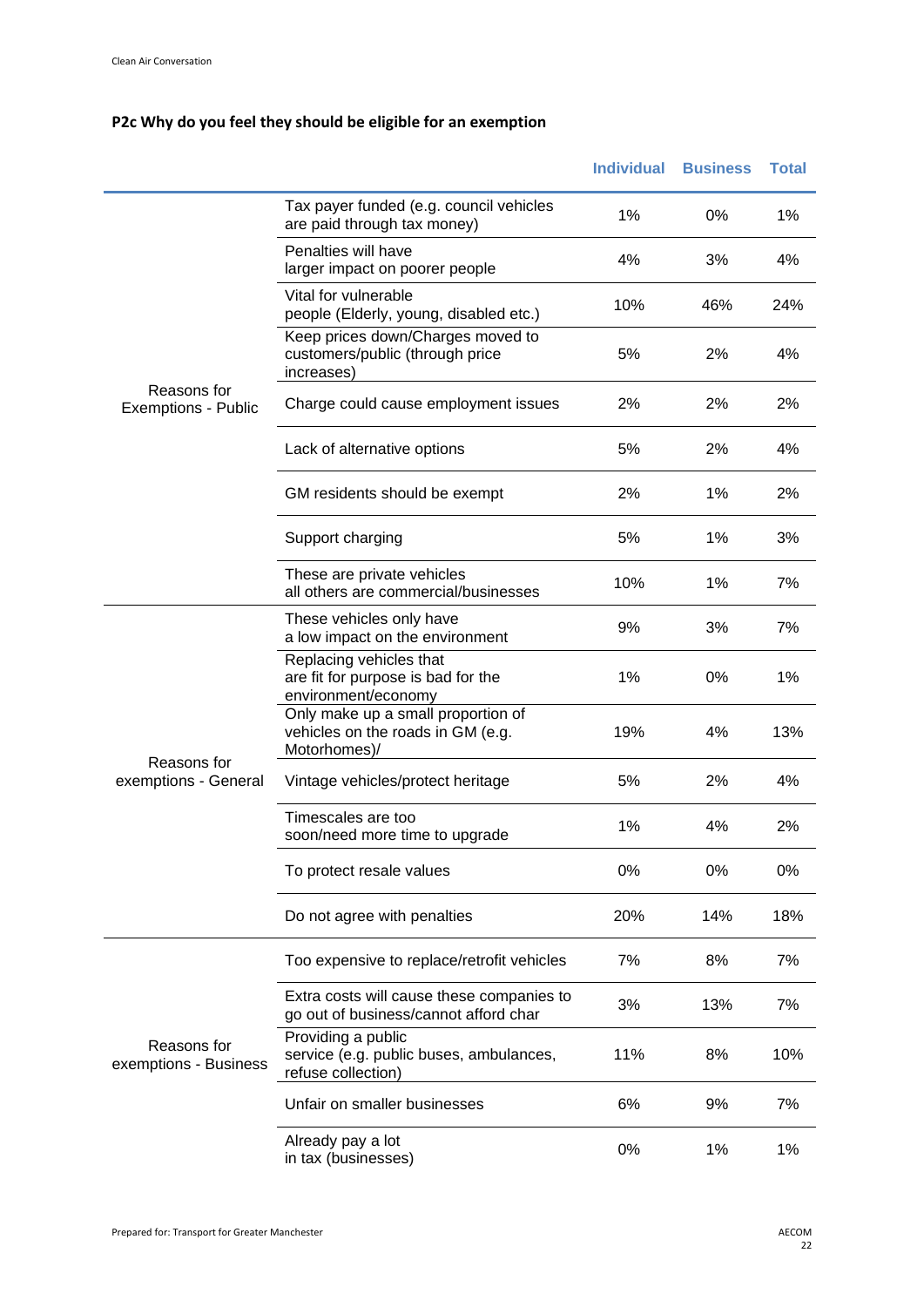|                                                                                       | <b>Individual</b> | <b>Business</b> | <b>Total</b> |
|---------------------------------------------------------------------------------------|-------------------|-----------------|--------------|
| Charging would cause services to be cut                                               | $1\%$             | 0%              | 1%           |
| Providing a service<br>(not public service or disabled transport<br>e.g. deliveries)  | 3%                | 3%              | 3%           |
| Might only be driving short distance/short<br>time inside GM                          | 1%                | 0%              | 1%           |
| Penalised vehicles used as a private or<br>family transport                           | 2%                | 1%              | 1%           |
| Private vehicles/cars should be<br>charged / charge drivers rather than<br>passengers | 0%                | 1%              | 1%           |
| Vehicles should be encouraged or<br>vehicles benefit                                  | 8%                | 4%              | 6%           |
| Other                                                                                 | 3%                | 2%              | 3%           |
| Base                                                                                  | 703               | 450             | 1153         |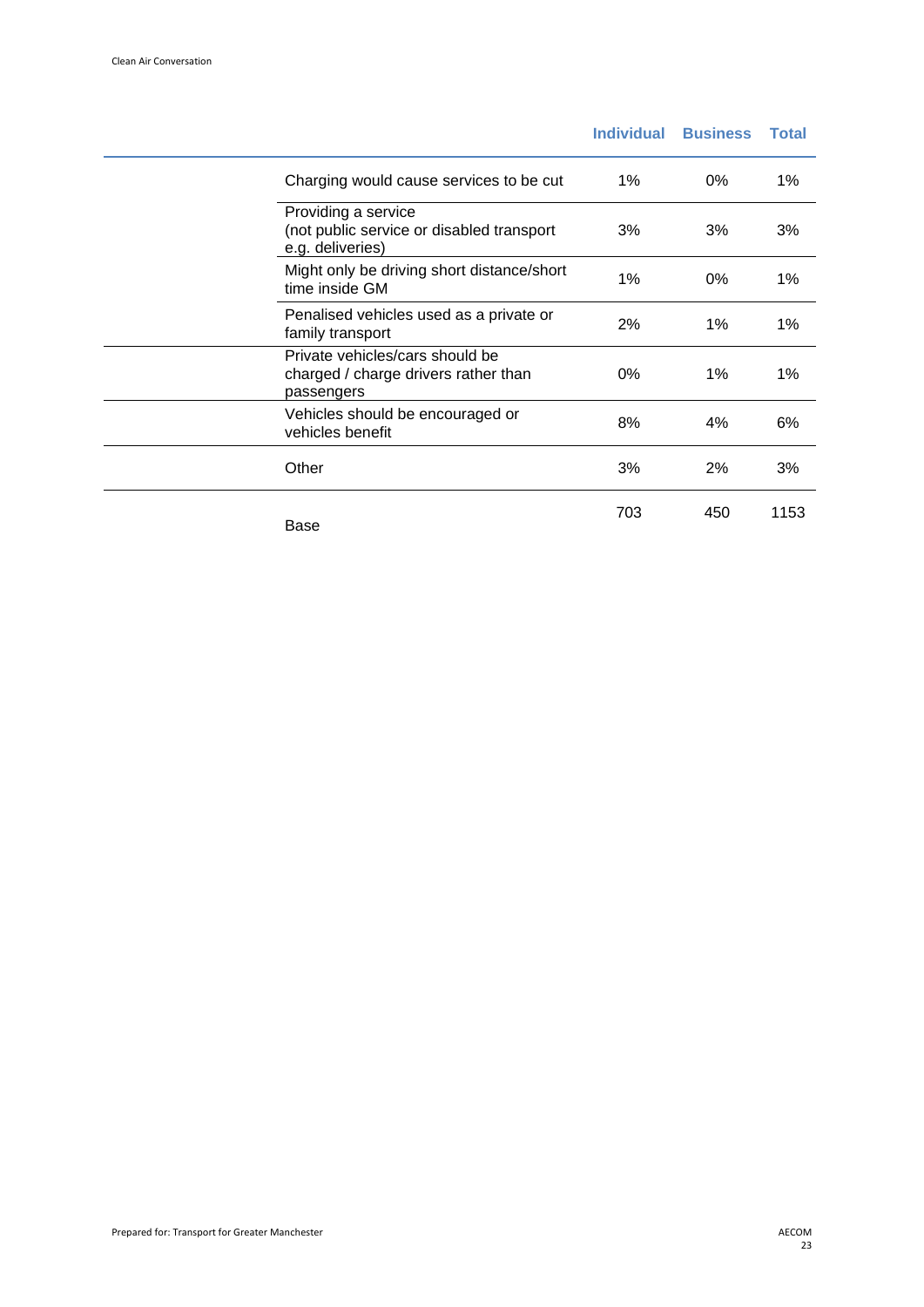|                                |                                                                                             | <b>Individual</b> | <b>Business</b> | <b>Total</b> |
|--------------------------------|---------------------------------------------------------------------------------------------|-------------------|-----------------|--------------|
|                                | Buses cause too much pollution/high fuel use/drive<br>long hours and routes/idle too often  | 38%               | 30%             | 37%          |
| <b>Buses</b><br>Important      | There is a large amount of buses                                                            | 15%               | 10%             | 14%          |
|                                | Buses should be hybrid or electric                                                          | 12%               | 6%              | 11%          |
|                                | Buses are old or need updating                                                              | 10%               | 9%              | 10%          |
|                                | Buses mainly are within the city centre so therefore<br>are priority                        | 8%                | 7%              | 8%           |
|                                | Buses are bad for health                                                                    | 7%                | 2%              | 6%           |
|                                | Bus companies should be doing more                                                          | 6%                | 4%              | 5%           |
|                                | Buses are too noisy                                                                         | 1%                | 1%              | 1%           |
| <b>Buses Not</b><br>Important  | Buses are widely used or take people out of cars                                            | 8%                | 13%             | 9%           |
|                                | Public money or government should not support or<br>assist or subsidise buses               | 2%                | 4%              | 3%           |
|                                | Costs will be passed onto customers or passengers                                           | 2%                | 2%              | 2%           |
|                                | Making or upgrading new vehicles or fleet will be<br>environmentally worse than the current | 1%                | 1%              | 1%           |
|                                | Public money or government should not support or<br>assist or subsidise buses               | 1%                | 1%              | 1%           |
|                                | Public transport should be encouraged further                                               | 10%               | 4%              | 9%           |
|                                | Public transport needs to be<br>improved/quicker/cheaper                                    | 10%               | 2%              | 8%           |
| Miscellaneous                  | Too many vehicles on the roads (General)                                                    | 5%                | 3%              | 5%           |
| Important                      | All vehicles should be included/charged                                                     | 3%                | 4%              | 3%           |
|                                | Change needed for health reasons (General)                                                  | 3%                | 3%              | 3%           |
|                                | Public money/government should<br>support/assist/subsidise small businesses                 | 1%                | 1%              | 1%           |
|                                | Improving air quality is important /needed / should<br>be a priority (General)              | 8%                | 4%              | 7%           |
| Miscellaneous<br>Not Important | Vehicles are already at an environmentally<br>acceptable standard                           | 2%                | 2%              | 2%           |
|                                | Concerns that proposals based<br>on political agenda rather than scientific facts           | 1%                | 2%              | 2%           |

# **P3a Why did you give that answer [importance for cleaning up] for the bus fleet**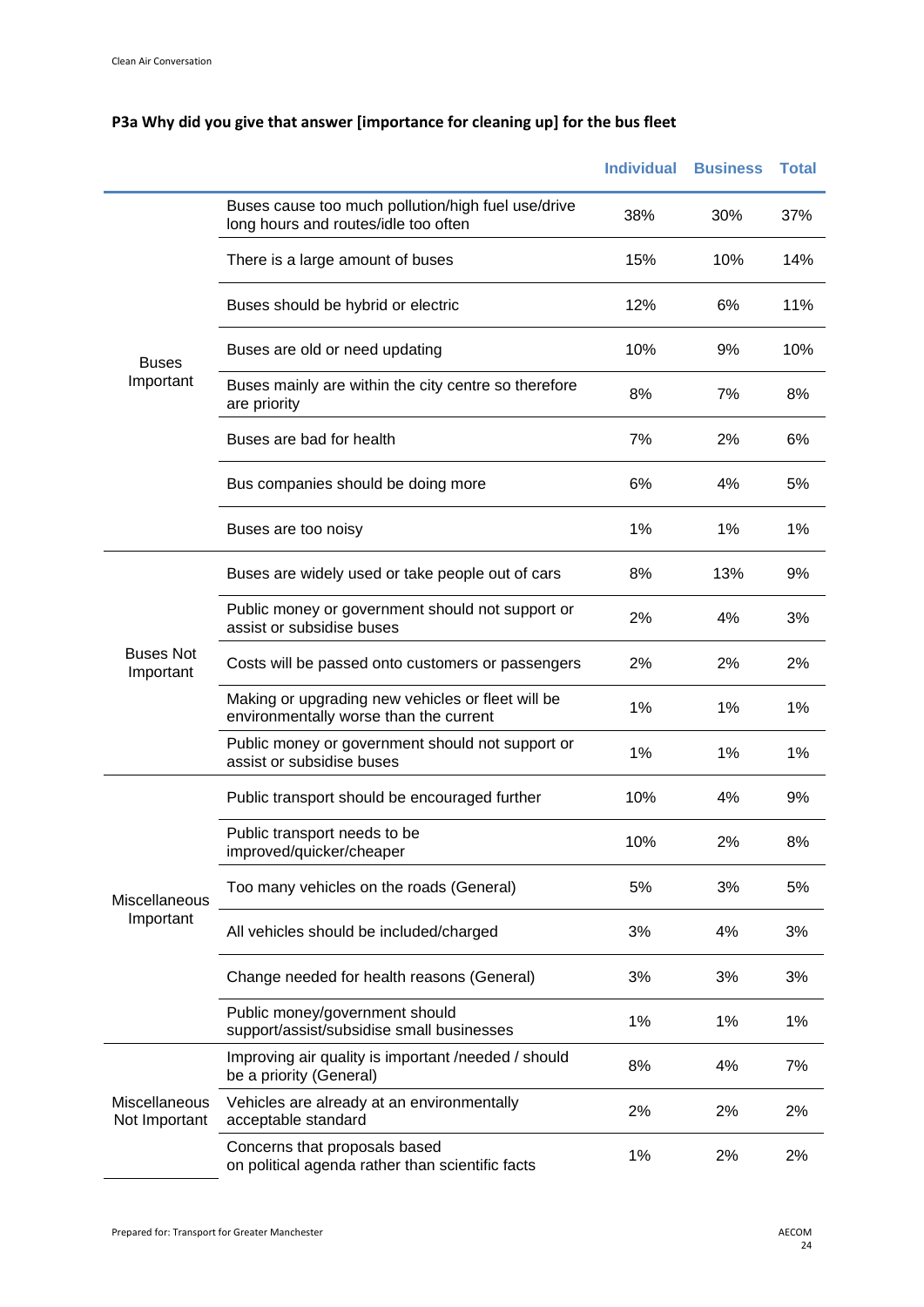|       |                                                                                              | <b>Individual</b> | <b>Business</b> | <b>Total</b> |
|-------|----------------------------------------------------------------------------------------------|-------------------|-----------------|--------------|
|       | Improving air quality is unimportant/shouldn't be a<br>priority (General)                    | 1%                | 2%              | 1%           |
|       | Other factors cause greater impact<br>(airplanes/tractors/factories/congestion)              | 1%                | $1\%$           | 1%           |
|       | Air quality is already at an environmentally<br>acceptable standard/the scheme is not needed | 1%                | 1%              | 1%           |
|       | Plans should be implemented<br>over a longer time frame                                      | 1%                | 2%              | 1%           |
| Other |                                                                                              | 11%               | 15%             | 12%          |
| Base  |                                                                                              | 1514              | 362             | 1876         |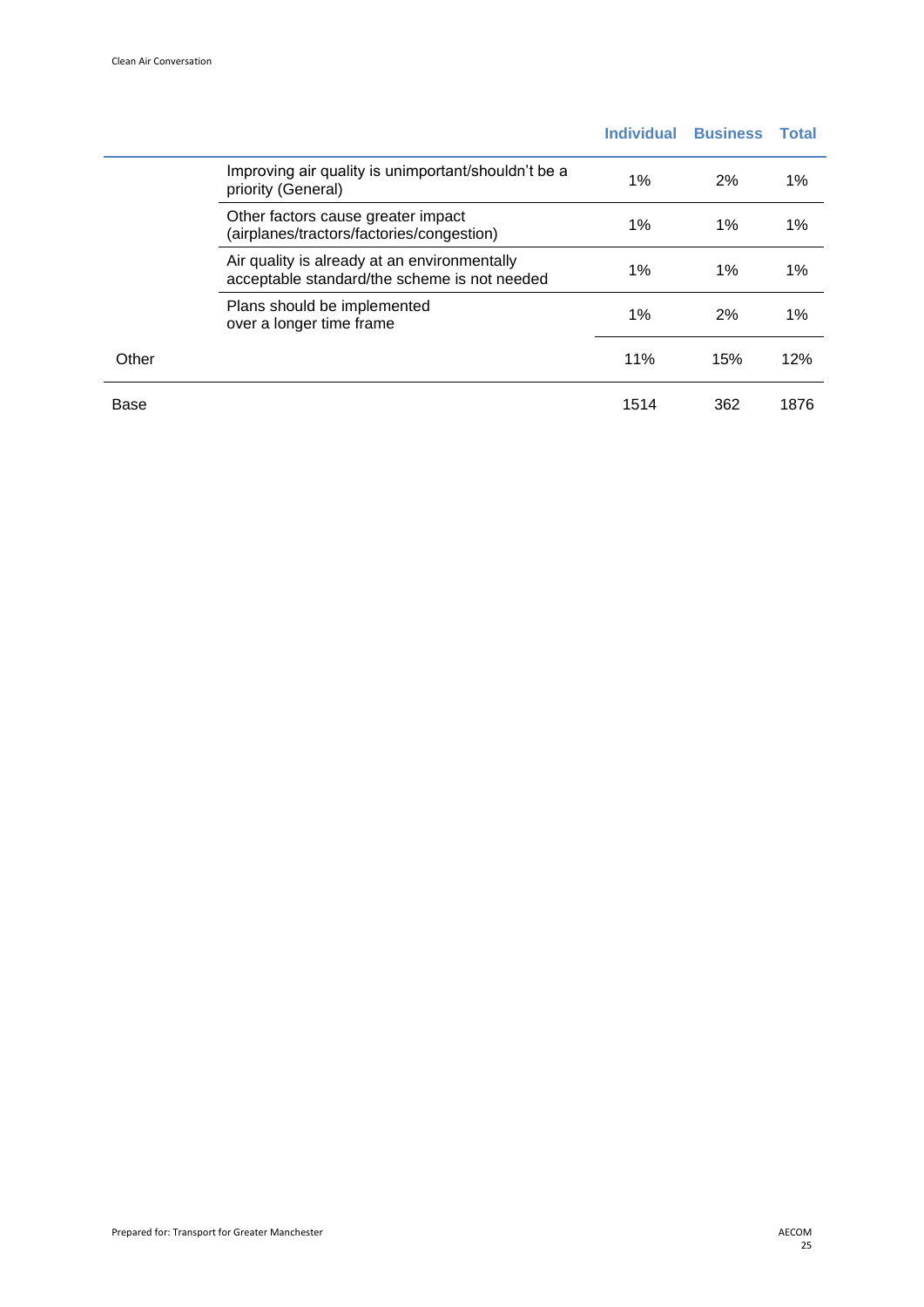#### **P3b Why did you give that answer [importance for cleaning up] for HGVs, vans, minibuses and coaches and other commercial vehicles?**

|                                                                                                                                          |                                                                                   | <b>Individual</b> | <b>Business</b> | <b>Total</b> |
|------------------------------------------------------------------------------------------------------------------------------------------|-----------------------------------------------------------------------------------|-------------------|-----------------|--------------|
|                                                                                                                                          | Vehicles too much pollution/drive long<br>hours/idle too often                    | 44%               | 27%             | 41%          |
|                                                                                                                                          | There is a large amount of these vehicles                                         | 16%               | 14%             | 16%          |
| HGV/Van/Minibuses/<br>Coaches Important<br>HGV/Van/Minibuses/<br>Coaches Not<br>Important<br>Miscellaneous<br>Important<br>Miscellaneous | These vehicles are old/need updating                                              | 12%               | 11%             | 12%          |
|                                                                                                                                          | Public money/government should<br>support/assist/subsidise commercial<br>vehicles | 3%                | 2%              | 3%           |
|                                                                                                                                          | Public money/government not<br>support/assist/subsidise commercial<br>vehicles    | 2%                | 2%              | 2%           |
|                                                                                                                                          | These vehicles are bad for health                                                 | 2%                | 1%              | 2%           |
|                                                                                                                                          | These vehicles are vital to the local<br>economy                                  | 6%                | 10%             | 7%           |
|                                                                                                                                          | Vehicles make necessary journeys                                                  | 6%                | 5%              | 6%           |
|                                                                                                                                          | There aren't many commercial vehicles on<br>the roads                             | 1%                | 2%              | 1%           |
|                                                                                                                                          | Vans should not be a priority/Vans are not<br>polluting enough                    | 0%                | 1%              | 0%           |
|                                                                                                                                          | All vehicles should be included/charged                                           | 4%                | 5%              | 5%           |
|                                                                                                                                          | Public money/government should<br>support/assist/subsidise small businesses       | 3%                | 7%              | 4%           |
|                                                                                                                                          | Too many vehicles on the roads (General)                                          | 2%                | 3%              | 2%           |
|                                                                                                                                          | Public transport should be encouraged<br>further                                  | 1%                | 2%              | 1%           |
|                                                                                                                                          | Change needed for health reasons<br>(general)                                     | 1%                | 1%              | 1%           |
|                                                                                                                                          | Public transport needs to be<br>improved/quicker/cheaper                          | 1%                | 0%              | 1%           |
|                                                                                                                                          | Improving air quality is important /needed /<br>should be a priority (General)    | 11%               | 7%              | 11%          |
|                                                                                                                                          | Improving air quality is<br>unimportant/shouldn't be a priority<br>(General)      | 4%                | 5%              | 4%           |
| Not Important                                                                                                                            | Concerns that proposals based on political<br>agenda rather than scientific facts | 2%                | 3%              | 2%           |
|                                                                                                                                          | Plans should be implemented over a longer<br>time frame                           | 1%                | 3%              | 1%           |
|                                                                                                                                          | Vehicles are already at an environmentally<br>acceptable standard                 | 1%                | 2%              | 1%           |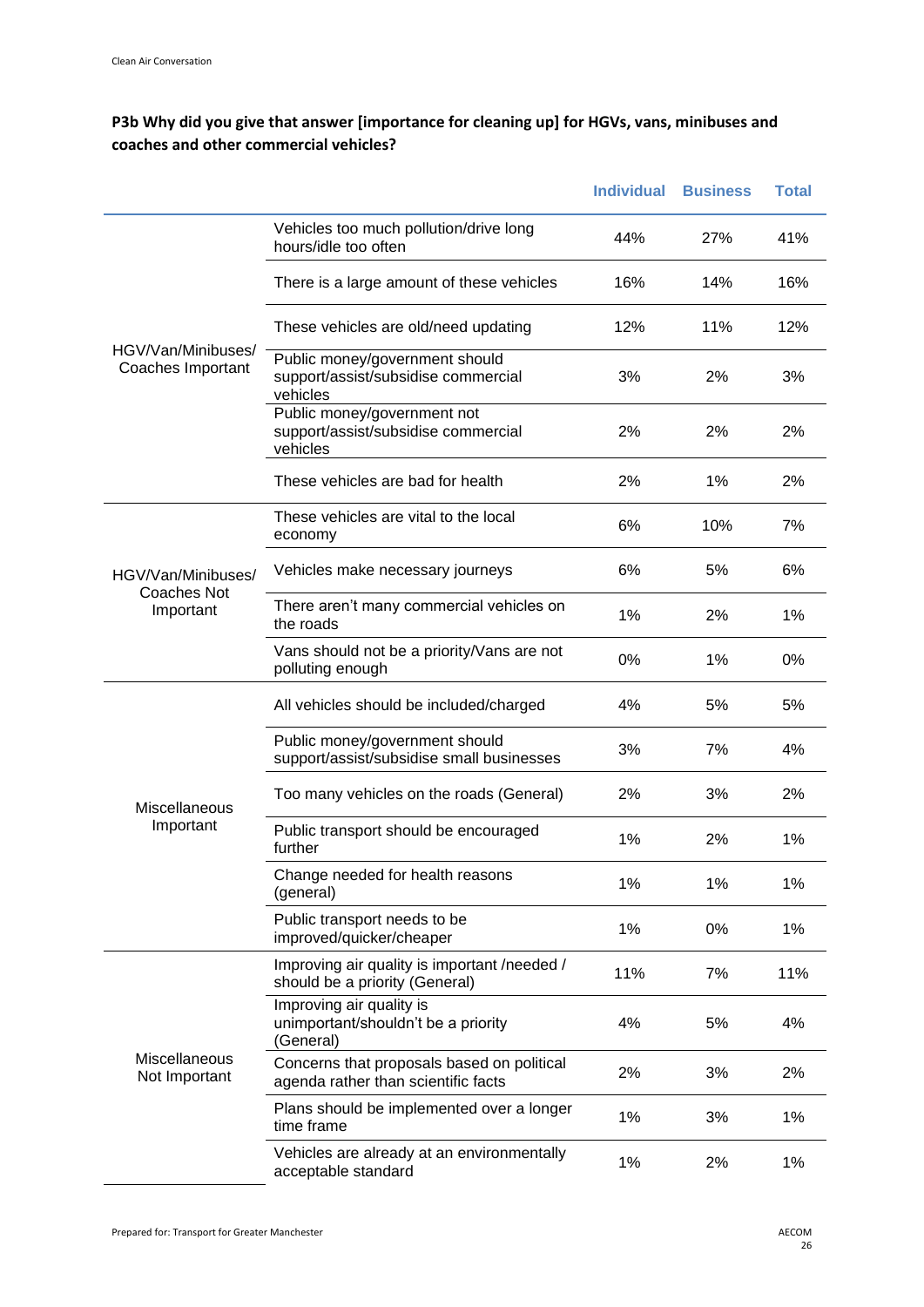|       |                                                                                                 | <b>Individual</b> | <b>Business</b> | Total |
|-------|-------------------------------------------------------------------------------------------------|-------------------|-----------------|-------|
|       | Air quality is already at an environmentally<br>acceptable standard/the scheme is not<br>needed | $1\%$             | 2%              | 1%    |
|       | Other factors cause greater impact<br>(airplanes/tractors/factories/congestion)                 | $1\%$             | $0\%$           | 0%    |
| Other |                                                                                                 | 11%               | 15%             | 12%   |
| Base  |                                                                                                 | 1296              | 319             | 1615  |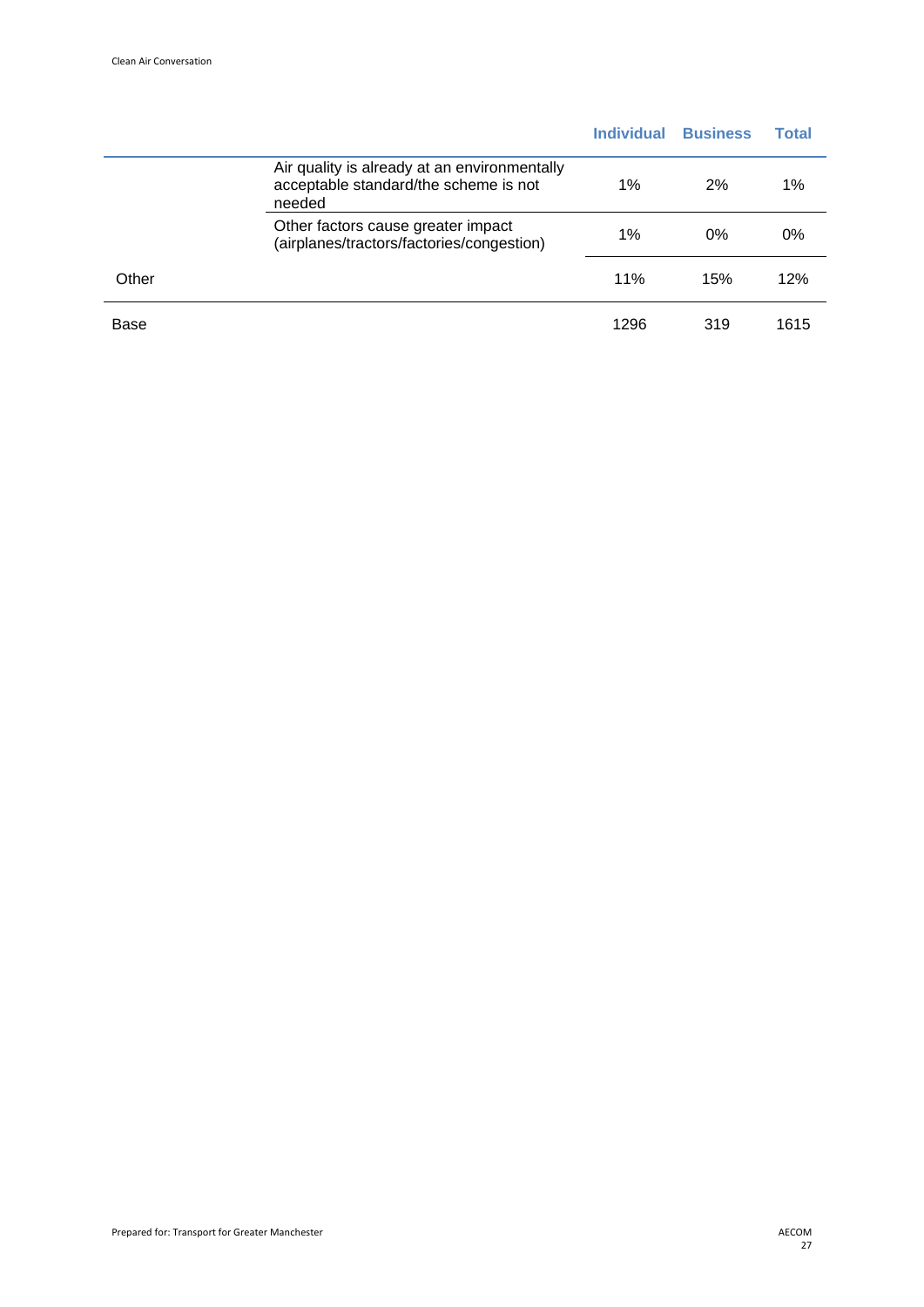|                                |                                                                                              | <b>Individual</b> | <b>Business</b> | <b>Total</b> |
|--------------------------------|----------------------------------------------------------------------------------------------|-------------------|-----------------|--------------|
|                                | All vehicles should be included/charged                                                      | 6%                | 5%              | 6%           |
|                                | Public transport should be encouraged further                                                | 3%                | 3%              | 3%           |
|                                | Public transport needs to be<br>improved/quicker/cheaper                                     | 2%                | 2%              | 2%           |
| Miscellaneous<br>Important     | Change needed for health reasons (general)                                                   | 2%                | 2%              | 2%           |
|                                | Public money/government should<br>support/assist/subsidise small businesses                  | 1%                | 2%              | 1%           |
|                                | Too many vehicles on the roads (General)                                                     | 1%                | 1%              | 1%           |
|                                | Reduction in car use needed                                                                  | 0%                | 1%              | 0%           |
|                                | Improving air quality is important /needed / should<br>be a priority (General)               | 10%               | 8%              | 9%           |
| Miscellaneous<br>Not Important | Concerns that proposals based on political agenda<br>rather than scientific facts            | 2%                | 3%              | 2%           |
|                                | Plans should be implemented over a longer time<br>frame                                      | 1%                | 3%              | 2%           |
|                                | Other factors cause greater impact<br>(airplanes/tractors/factories/congestion)              | 1%                | 2%              | 1%           |
|                                | Air quality is already at an environmentally<br>acceptable standard/the scheme is not needed | 1%                | 2%              | 1%           |
|                                | Improving air quality is unimportant/shouldn't be a<br>priority (General)                    | 1%                | 1%              | 1%           |
|                                | Vehicles are already at an environmentally<br>acceptable standard                            | 0%                | 1%              | 0%           |
|                                | Taxis or PHVs should be prioritised or cause too<br>much pollution or drive too many miles   | 38%               | 21%             | 34%          |
|                                | There is a large amount of taxis/PH                                                          | 19%               | 8%              | 17%          |
| Taxi/PHV<br>Important          | Taxi/PH are old/need updating                                                                | 9%                | 5%              | 8%           |
|                                | Taxi/PH should be electric/hybrid                                                            | 5%                | 3%              | 5%           |
|                                | It's cheaper to replace taxis/PH than other vehicles                                         | 1%                | 1%              | 1%           |
|                                | This will cause taxis drivers to go out of business/<br>kill the trade                       | 3%                | 17%             | 6%           |
| Taxi/PHV Not<br>Important      | Taxis/PH are necessary                                                                       | 5%                | 6%              | 6%           |
|                                | Taxis/PH do not cause that much pollution/most are<br>hybrid                                 | 5%                | 6%              | 5%           |

# **P3c Why did you give that answer [importance for cleaning up] for Taxis and PHV?**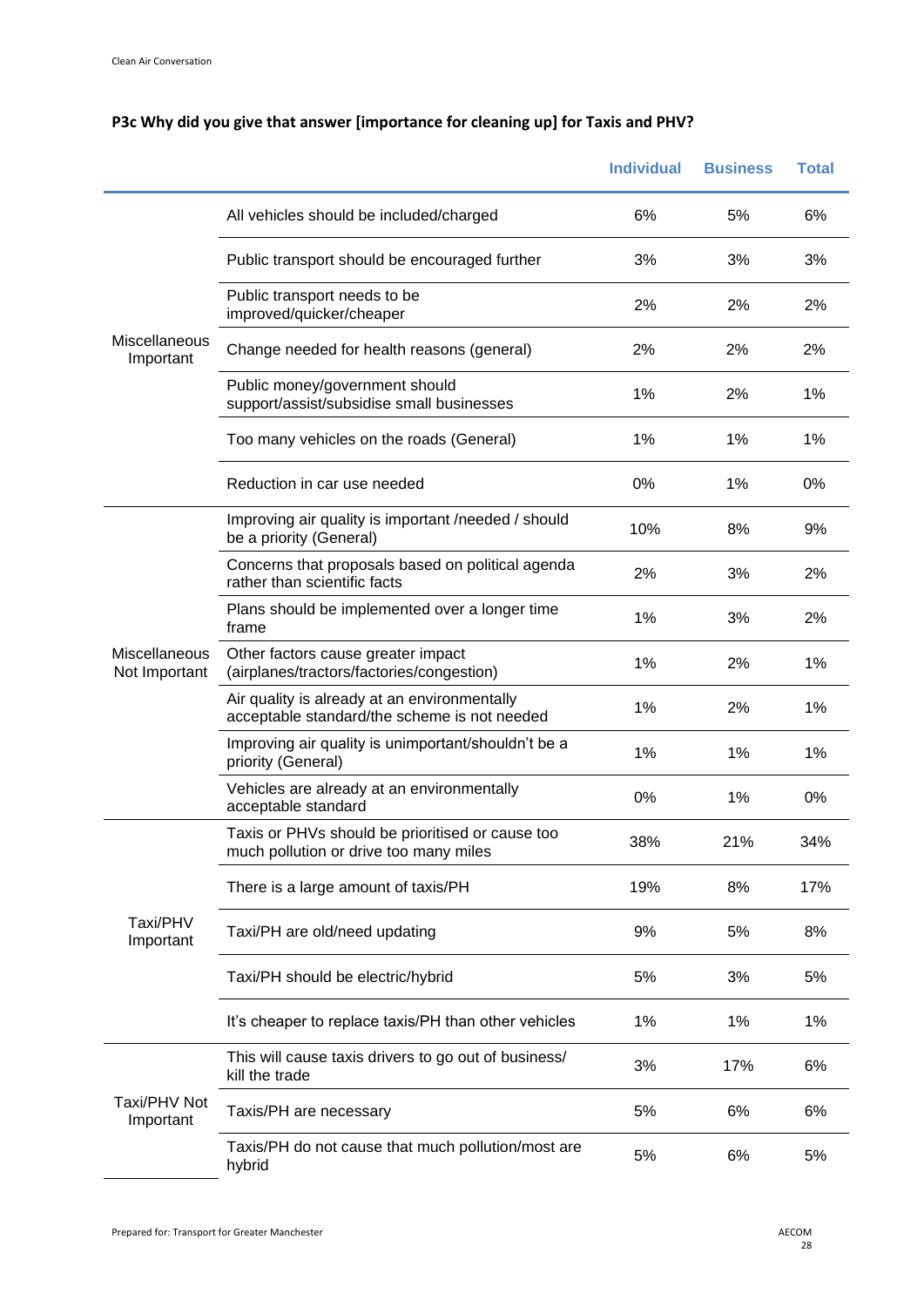|       |                                                                        | <b>Individual</b> | <b>Business</b> | <b>Total</b> |
|-------|------------------------------------------------------------------------|-------------------|-----------------|--------------|
|       | Public money/government should<br>support/assist/subsidise taxi/PH     | 3%                | 5%              | 3%           |
|       | Taxi/PH are not as bad/polluting as other vehicles<br>(buses/HGV)      | 4%                | 2%              | 3%           |
|       | Taxis/PH will just put up their prices                                 | 2%                | 3%              | 2%           |
|       | Public money/government should not<br>support/assist/subsidise taxi/PH | 2%                | 1%              | 2%           |
|       | Taxis/PHV should not be affected                                       | 1%                | $1\%$           | $1\%$        |
|       | There aren't many taxis/PH on the roads                                | $1\%$             | 2%              | $1\%$        |
| Other |                                                                        | 13%               | 21%             | 14%          |
| Base  |                                                                        | 1348              | 373             | 1721         |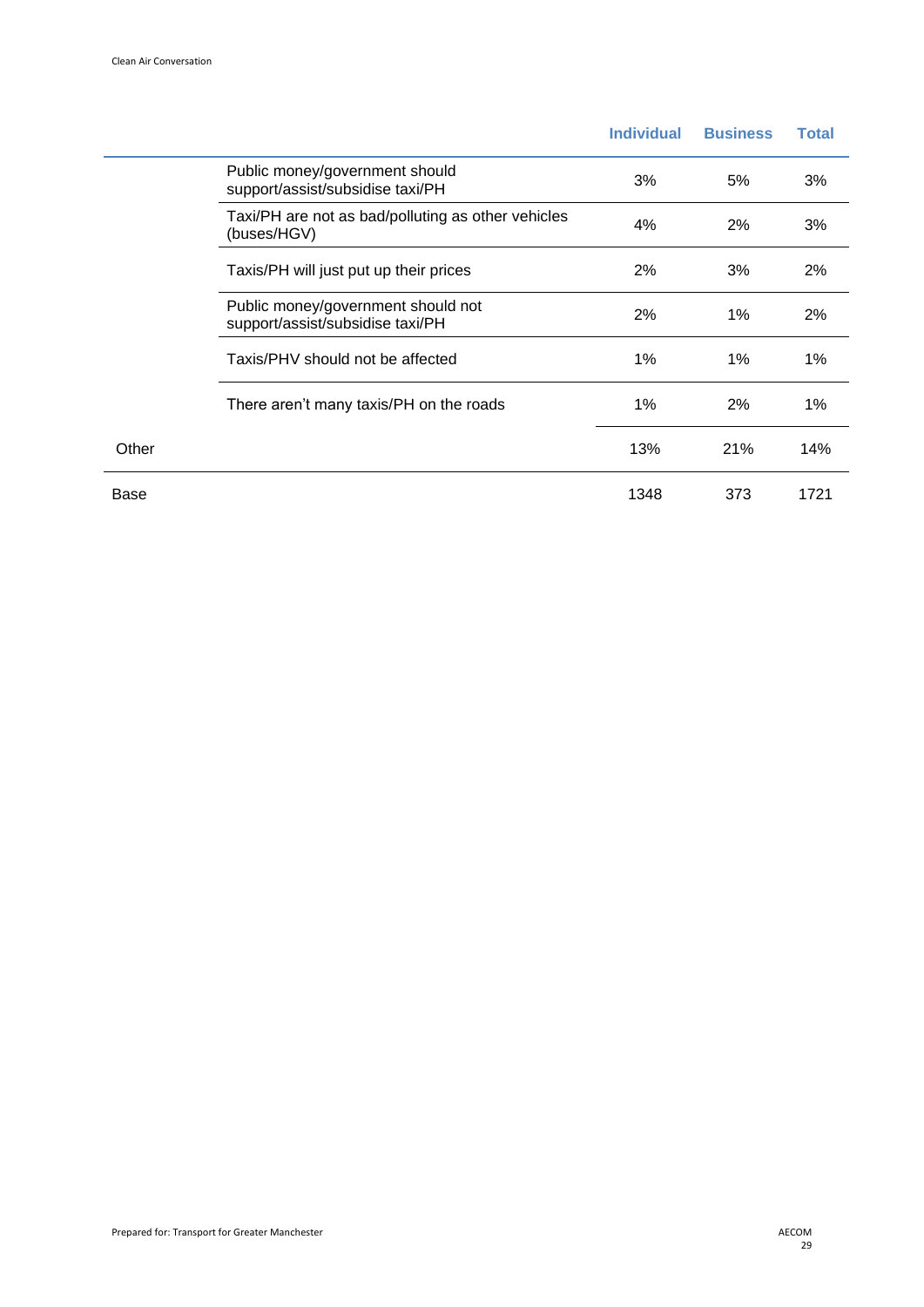### **Z22 Any comments about funding?**

|                                 |                                                                                                                           | <b>Individual</b> | <b>Business</b> | <b>Total</b> |
|---------------------------------|---------------------------------------------------------------------------------------------------------------------------|-------------------|-----------------|--------------|
|                                 | No-one should be charged                                                                                                  | 2%                | 2%              | 2%           |
| <b>Penalty</b>                  | Car drivers should be included in the scheme                                                                              | 2%                | 0%              | 2%           |
|                                 | Funds should go towards or prioritised to improving<br>public transport                                                   | 13%               | 4%              | 11%          |
| Fund should<br>be given         | Funds should be prioritised for replacing vehicles                                                                        | 6%                | 9%              | 7%           |
|                                 | Funds should go towards or prioritised to cycle +<br>pedestrian infrastructure                                            | 6%                | 2%              | 5%           |
|                                 | Funds should be available to or prioritise small<br>businesses                                                            | 5%                | 3%              | 5%           |
|                                 | Funds should go towards or prioritise car<br>owners/used to incentivise improving private ca                              | 5%                | 3%              | 4%           |
|                                 | Funds should be put back into the clean air scheme                                                                        | 4%                | 0%              | 3%           |
|                                 | Funds should go towards or prioritised to taxis/PH                                                                        | 1%                | 9%              | 3%           |
|                                 | Funds should go towards or prioritise electric vehicles<br>(including electric taxis)                                     | 3%                | 4%              | 3%           |
|                                 | Funds should go towards or prioritise<br>businesses/operators (general/unspecific)                                        | 3%                | 5%              | 3%           |
|                                 | Funds should go towards or prioritise electric vehicle<br>infrastructure (e.g. charging points                            | 3%                | 4%              | 3%           |
|                                 | Funds should go towards or prioritise other public<br>industries (emergency services/schools                              | 3%                | 3%              | 3%           |
|                                 | Fund should be given to - Funds should be available<br>for those located outside the GM boundary but<br>operate within it | 1%                | 2%              | 1%           |
|                                 | Funds should not prioritised or be given to non-public<br>companies/operators (general)                                   | 3%                | 1%              | 2%           |
| Funds should<br>not be given to | Funds should not be prioritised for non-public<br>companies or operators                                                  | 2%                | 1%              | 2%           |
|                                 | Funds should not prioritised or be given to large<br>companies/operators/businesses                                       | 2%                | 0%              | 2%           |
|                                 | Oppose the scheme (General)                                                                                               | 10%               | 5%              | 9%           |
|                                 | A question about funding (Any urgent questions that<br>arise please contact your lead coder)                              | 8%                | 12%             | 9%           |
| General                         | Other funding suggestion                                                                                                  | 6%                | 4%              | 6%           |
|                                 | Support the scheme (General)                                                                                              | 6%                | 4%              | 6%           |
|                                 | Providing funding is good/needed                                                                                          | 5%                | 5%              | 5%           |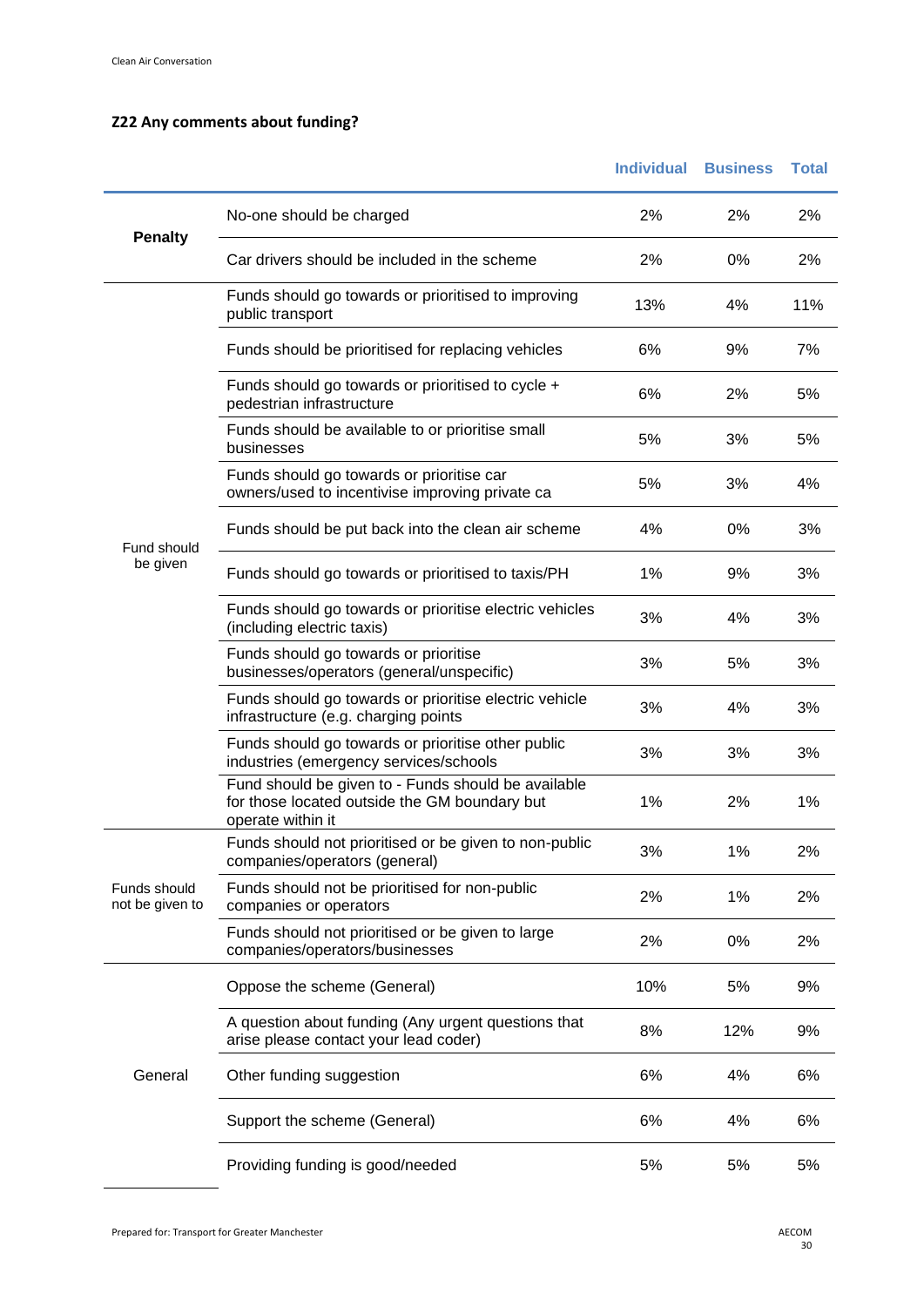|               |                                                                                                                   | <b>Individual</b> | <b>Business</b> | Total |
|---------------|-------------------------------------------------------------------------------------------------------------------|-------------------|-----------------|-------|
|               | There is too much funding allocated / waste of money                                                              | 2%                | 2%              | 2%    |
|               | Concerns that penalties will be passed on to residents<br>or customers                                            | 2%                | 1%              | 2%    |
| Miscellaneous | There is not enough or won't be enough funding                                                                    | 9%                | 23%             | 13%   |
|               | The funds should be transparent to the public or<br>information of where the money comes/goes should<br>be public | 7%                | 7%              | 7%    |
|               | Funding needs to be tested/established before the<br>start of the scheme                                          | 5%                | 3%              | 4%    |
|               | Funds should be means tested so funds are allocated<br>to the most effected/in need                               | 2%                | 3%              | 3%    |
|               | Concerns that proposals/funds are designed for<br>political/corporate gain                                        | 2%                | 1%              | 2%    |
|               | More funding/support should be allocated for those<br>whose vehicles cost more to upgrade                         | 2%                | 2%              | 2%    |
| Other         |                                                                                                                   | 6%                | 10%             | 7%    |
| Base          |                                                                                                                   | 848               | 275             | 1123  |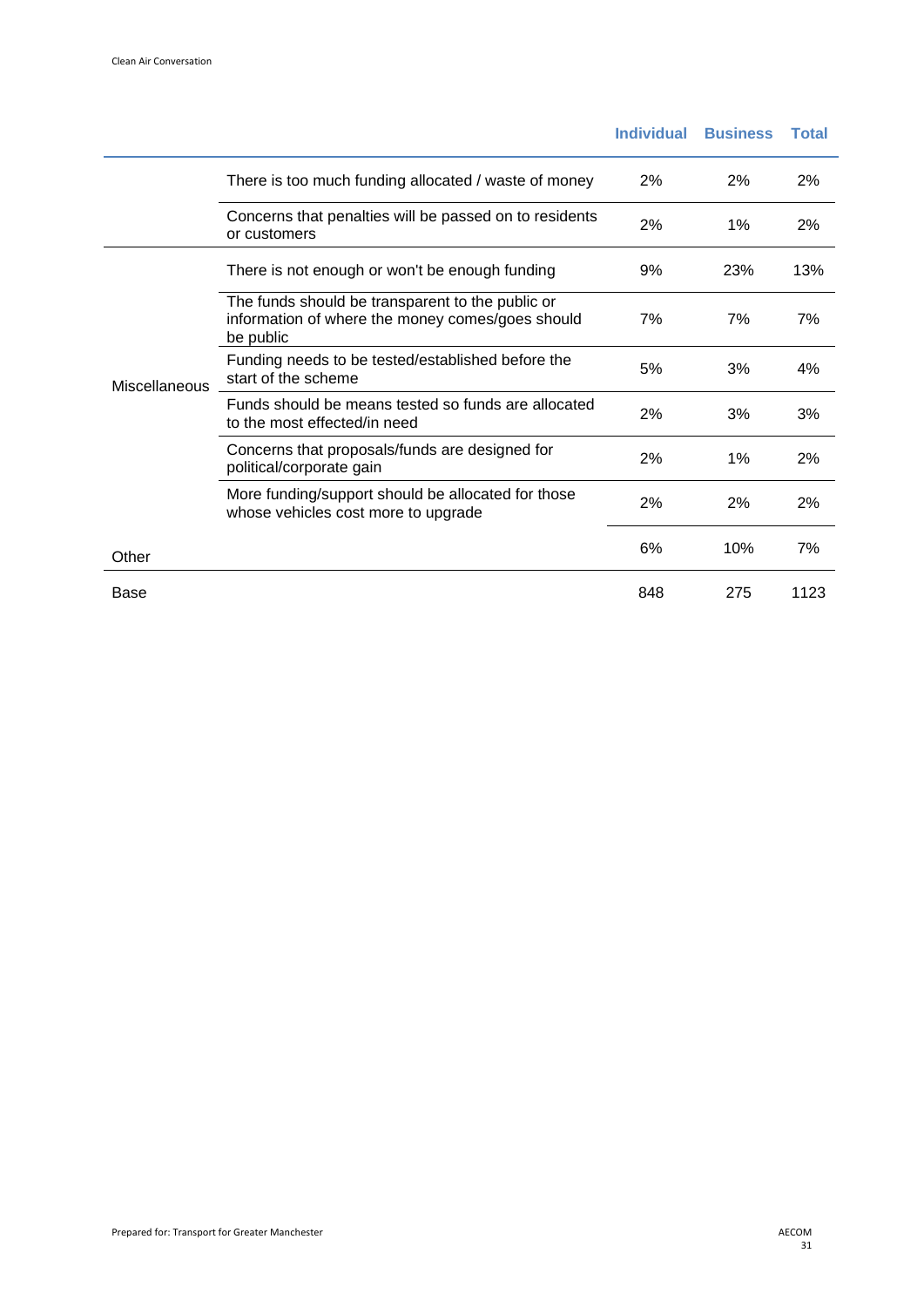### **M5 Please use this space to give any other comments about these measures**

|                            |                                                                                         | <b>Individual</b> | <b>Business</b> | <b>Total</b> |
|----------------------------|-----------------------------------------------------------------------------------------|-------------------|-----------------|--------------|
|                            | More segregated cycle routes/ cycle lanes/<br>improve infrastructure                    | 12%               | 4%              | 11%          |
|                            | Cycling is dangerous or safety concerns                                                 | 9%                | 3%              | 8%           |
|                            | Safer walking routes                                                                    | 6%                | 1%              | 5%           |
| <b>Cycling and Walking</b> | Promote cycling                                                                         | 3%                | 1%              | 3%           |
|                            | More pedestrianised routes                                                              | 3%                | 1%              | 3%           |
|                            | Support for businesses to encourage<br>flexible working                                 | 2%                | 1%              | 2%           |
|                            | Promote walking                                                                         | 2%                | 3%              | 2%           |
|                            | Focus measures on school runs                                                           | 14%               | 11%             | 13%          |
|                            | Advice or knowledge is not needed or not<br>a barrier                                   | 13%               | 9%              | 13%          |
|                            | Educate on air pollution                                                                | 12%               | 10%             | 12%          |
|                            | Waste of time or money or not working                                                   | 11%               | 18%             | 12%          |
|                            | These are important or good idea                                                        | 11%               | 9%              | 10%          |
|                            | Driving is easier or more convenient                                                    | 11%               | 3%              | 10%          |
|                            | Discourage car use                                                                      | 7%                | 4%              | 7%           |
| <b>General Measures</b>    | Penalties for using polluting vehicles                                                  | 4%                | 3%              | 4%           |
|                            | Need to enforce changes or Legalise change                                              | 4%                | 3%              | 4%           |
|                            | People need to make more changes                                                        | 4%                | 3%              | 4%           |
|                            | Focus measures on businesses                                                            | 3%                | 1%              | 2%           |
|                            | Focuses on negative impact of air quality<br>or environmental issues or health concerns | 2%                | 4%              | 2%           |
|                            | People are already making changes                                                       | 1%                | 3%              | 1%           |
|                            | Improve technology to support changes                                                   | 1%                | 1%              | 1%           |
|                            | Need more information on measures                                                       | 1%                | 1%              | 1%           |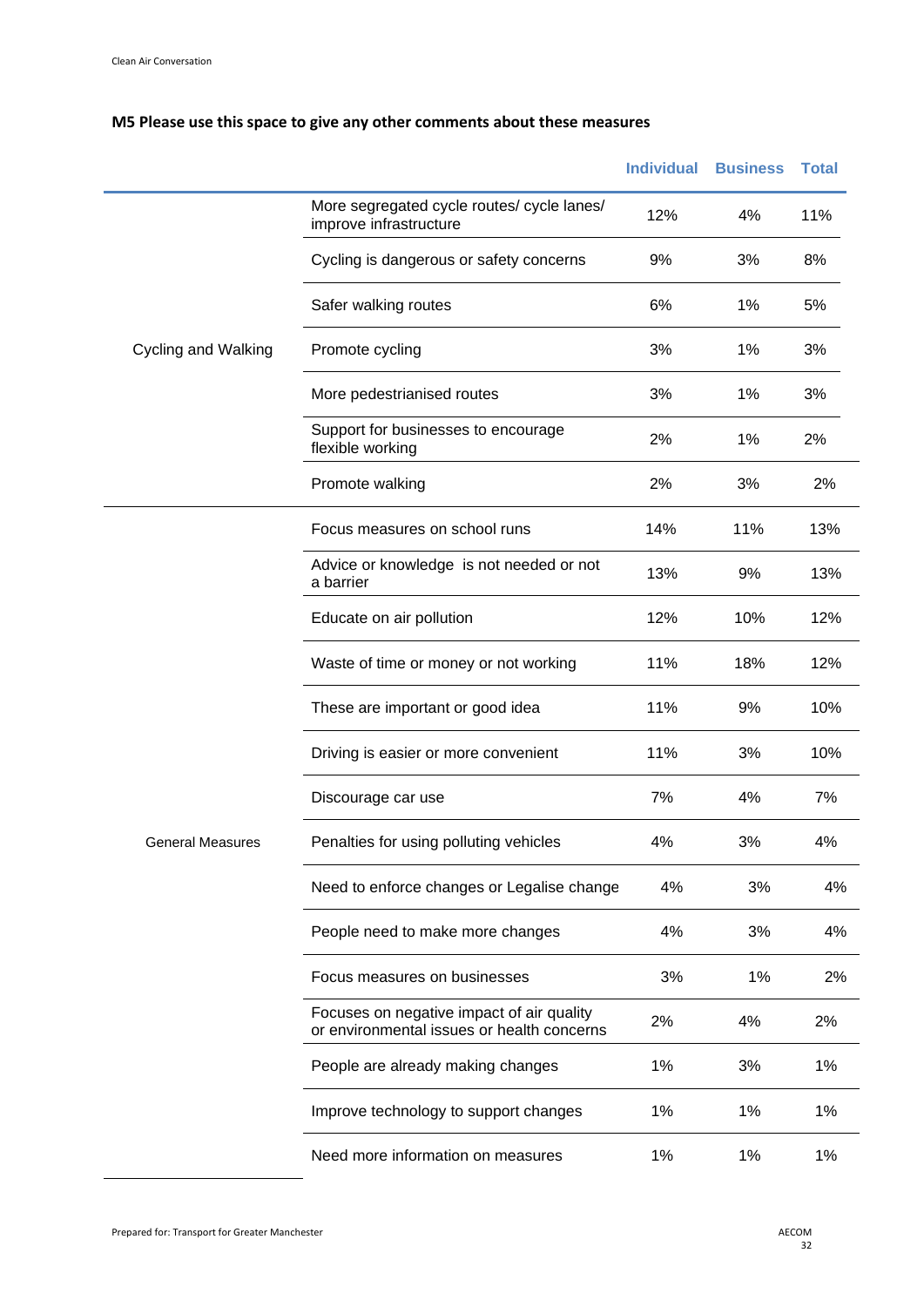|                                 |                                                                                        | <b>Individual</b> | <b>Business</b> | <b>Total</b> |
|---------------------------------|----------------------------------------------------------------------------------------|-------------------|-----------------|--------------|
|                                 | Doesn't impact those not affected by the<br>CAZ                                        | 1%                | 3%              | 1%           |
|                                 | Costs too much/should be subsidised                                                    | 16%               | 3%              | 14%          |
|                                 | Improve the public transport system<br>(general)                                       | 15%               | 7%              | 14%          |
|                                 | Improve infrastructure including integrated<br>ticketing                               | 9%                | 1%              | 8%           |
|                                 | Improve frequency/ capacity                                                            | 7%                | 3%              | 7%           |
| <b>General Public Transport</b> | Public transport is unreliable                                                         | 7%                | 3%              | 7%           |
|                                 | Improve public transport connectivity/<br>more routes                                  | 7%                | 3%              | 7%           |
|                                 | Increase awareness of public transport or<br>promote public transport or increase know | 3%                | 3%              | 3%           |
|                                 | Take too long                                                                          | 3%                | 0%              | 3%           |
|                                 | Safety concerns of using public<br>transport                                           | 2%                | 2%              | 2%           |
| Other                           |                                                                                        | 14%               | 32%             | 16%          |
| Base                            |                                                                                        | 1119              | 159             | 1278         |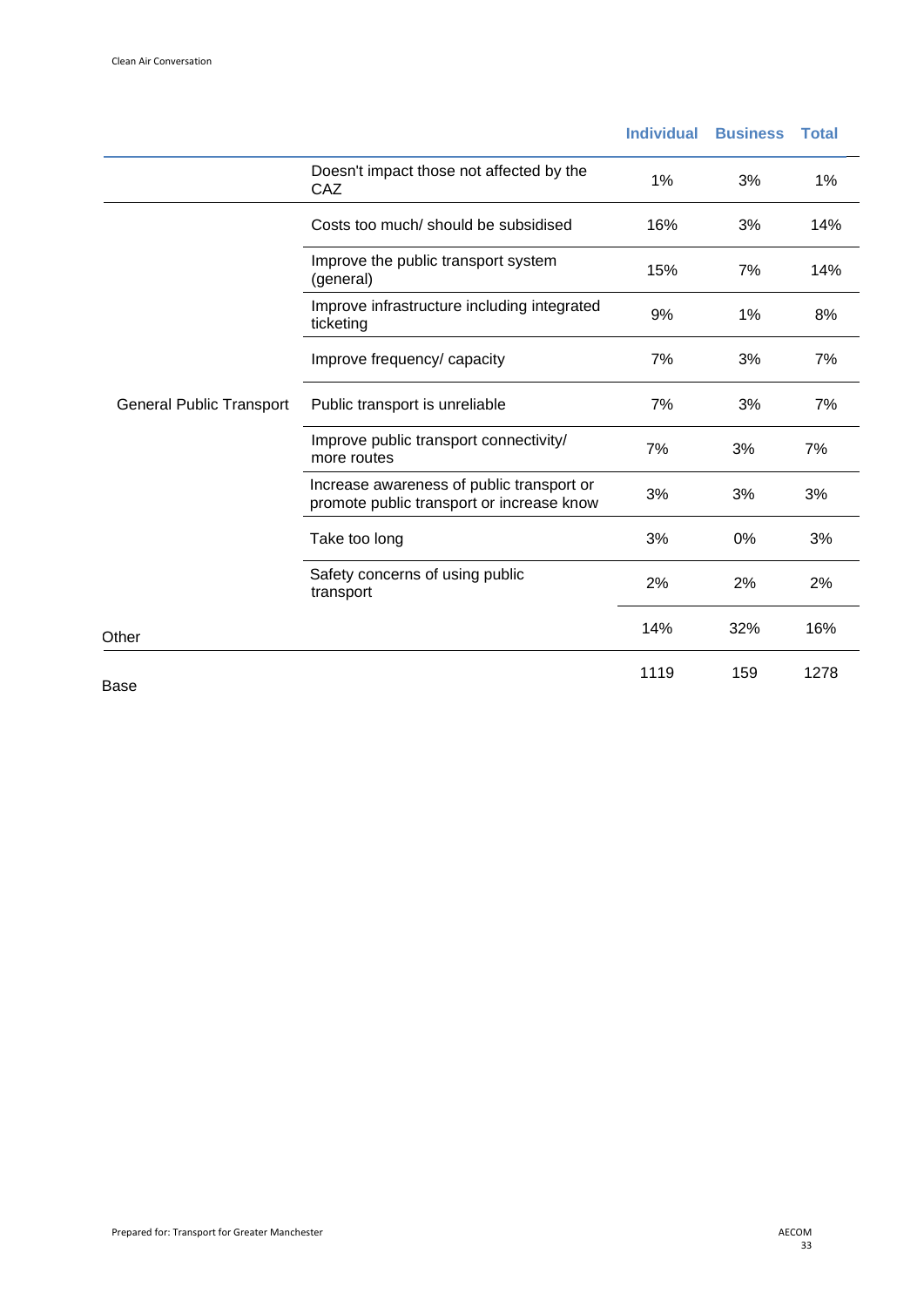### **E6 Please use this space to give any comments about providing electric vehicle charging points**

|                    |                                                                                                              | <b>Individual</b> | <b>Business</b> | <b>Total</b> |
|--------------------|--------------------------------------------------------------------------------------------------------------|-------------------|-----------------|--------------|
|                    | High cost of electric vehicles                                                                               | 19%               | 12%             | 18%          |
|                    | Need to incentivise or encourage people to move to<br>electric vehicles"                                     | 7%                | 7%              | 7%           |
|                    | Already thinking of owning or already own an electric<br>vehicle                                             | 3%                | 1%              | 3%           |
|                    | Still causes congestion or encourages car use                                                                | 6%                | 3%              | 5%           |
| EV                 | Concerns over battery life or charging                                                                       | 12%               | 13%             | 12%          |
|                    | great idea or useful                                                                                         | 6%                | 6%              | 6%           |
|                    | not important or useless                                                                                     | 5%                | 8%              | 5%           |
|                    | Want to see more electric vehicles or better range or<br>include all types of vehicles                       | 1%                | 9%              | 2%           |
|                    | Focus on other sustainable measures or alternative<br>sources                                                | 11%               | 2%              | 10%          |
|                    | Need to be accessible to everyone or convenient location                                                     | 7%                | 5%              | 7%           |
|                    | Charging points are misused and need to be well<br>maintained                                                | 3%                | 2%              | 3%           |
|                    | Make more available or have infrastructure in place or are<br>unaware of location of current charging points | 27%               | 32%             | 28%          |
|                    | Install at specified locations - petrol stations or new<br>developments"                                     | 7%                | 6%              | 7%           |
| Charging<br>Points | Do not install at specified locations                                                                        | 2%                | 0%              | 2%           |
|                    | Difficult to install - housing types                                                                         | 5%                | 2%              | 5%           |
|                    | Negative environmental impacts                                                                               | 8%                | 6%              | 8%           |
|                    | Concerns over electricity source or capacity                                                                 | 6%                | 3%              | 5%           |
|                    | Needs to be free or affordable with easy payment<br>Options                                                  | 2%                | 3%              | 2%           |
| Other              |                                                                                                              | 10%               | 14%             | 10%          |
| Base               |                                                                                                              | 1138              | 219             | 1357         |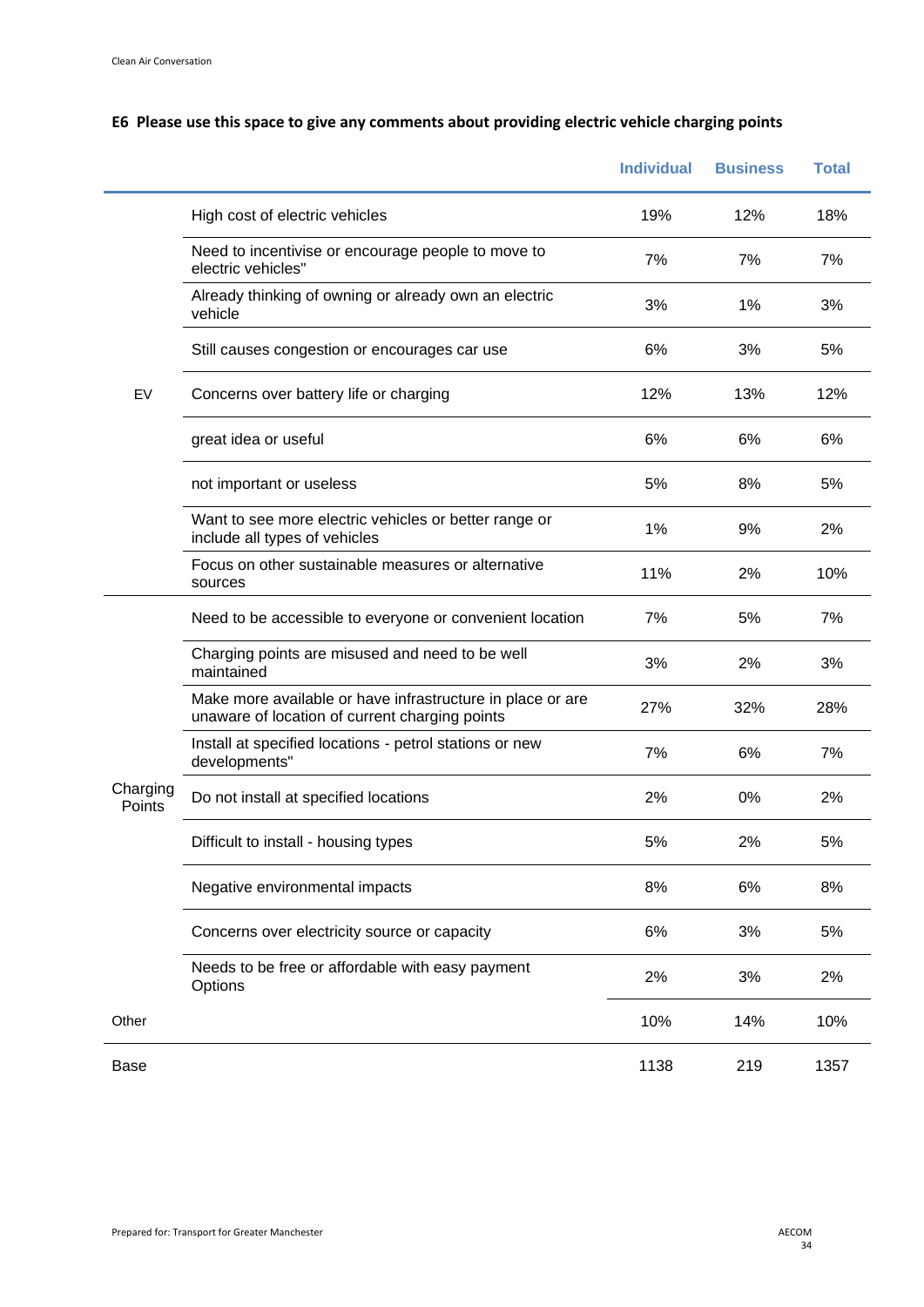|                                                                                                            |                                                                                                                            | <b>Individual</b> | <b>Business</b> | <b>Total</b> |
|------------------------------------------------------------------------------------------------------------|----------------------------------------------------------------------------------------------------------------------------|-------------------|-----------------|--------------|
|                                                                                                            | Improve public transport                                                                                                   | 27%               | 4%              | 20%          |
| Alternatives to<br>car use<br>Boundary and zone<br>Modes included in<br>the proposals<br>Other suggestions | Improve active travel facilities/infrastructure (e.g.<br>cycling, pedestrianisation)                                       | 16%               | 1%              | 11%          |
|                                                                                                            | More promotion of cleaner/alternate modes of<br>travel to car use (e.g. cycling, walking,                                  | 7%                | 2%              | 6%           |
|                                                                                                            | Bus or taxi passengers will be charged more or<br>operators will pass on the charge or services will<br>be reduced         | 3%                | 1%              | 2%           |
|                                                                                                            | Zone or areas covered is too big or great                                                                                  | 4%                | 3%              | 4%           |
|                                                                                                            | Zone or areas covered should be wider or cover<br>as far as possible                                                       | 4%                | 1%              | 3%           |
|                                                                                                            | Proposals should include non-compliant privately-<br>owned cars (e.g. cars are the problem/main<br>cause of air pollution) | 22%               | 9%              | 18%          |
|                                                                                                            | The proposals should not include motorhome or<br>motorised horseboxes                                                      | 6%                | 0%              | 4%           |
|                                                                                                            | The proposals should not include taxis/private<br>hire vehicles                                                            | 0%                | 6%              | 2%           |
|                                                                                                            | The proposals should include trains or<br>aeroplanes or air travel                                                         | 2%                | 0%              | 2%           |
|                                                                                                            | The proposals should not include buses or<br>coaches or minibuses                                                          | 1%                | 0%              | 1%           |
|                                                                                                            | The proposals should not include vans or HGVs                                                                              | 1%                | 1%              | 1%           |
|                                                                                                            | Introduce more green space/protect green belt                                                                              | 5%                | 1%              | 4%           |
|                                                                                                            | Provide more support/advice on how<br>people/businesses/organisations can reduce<br>pollution                              | 3%                | 1%              | 3%           |
|                                                                                                            | Restrict development/building in/around Greater<br>Manchester                                                              | 2%                | 1%              | 2%           |
|                                                                                                            | Oppose the proposals in general                                                                                            | 11%               | 7%              | 10%          |
| Process and<br>selection                                                                                   | Information is unclear or confusing or need more<br>details and assurances                                                 | 10%               | 5%              | 9%           |
|                                                                                                            | More funding/support needed for to upgrade to<br>compliant vehicles                                                        | 5%                | 10%             | 7%           |
|                                                                                                            | Proposals do not go far enough or should go<br>further                                                                     | 9%                | 1%              | 6%           |
|                                                                                                            | Unfair to businesses or organisations or need<br>more consideration                                                        | 4%                | 9%              | 6%           |
|                                                                                                            | Consider all forms of air pollution/other issues<br>need addressing                                                        | 5%                | 3%              | 5%           |

### **I3 Are there any modifications which could make you more likely to support the proposals**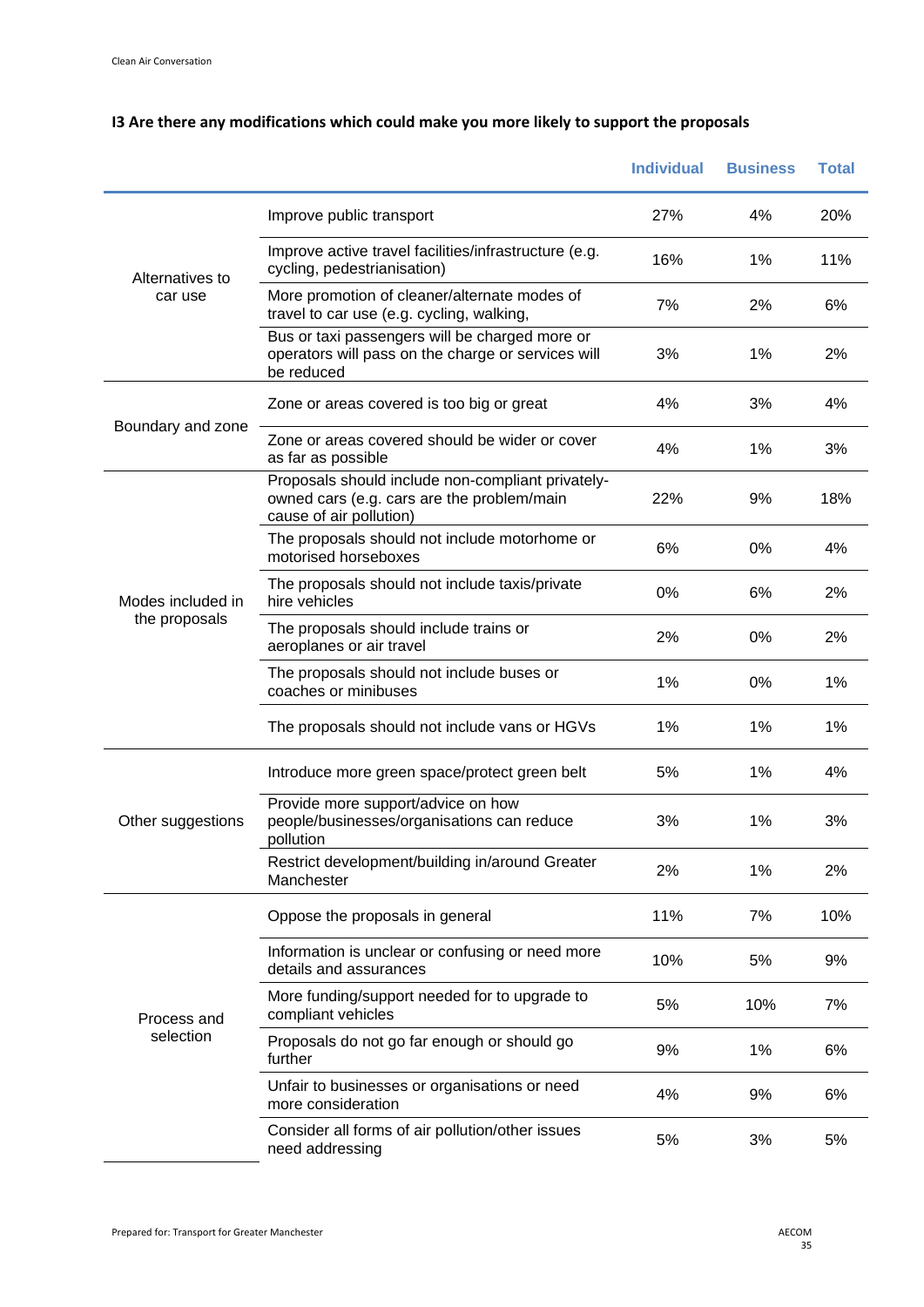|                    |                                                                                              | <b>Individual</b> | <b>Business</b> | <b>Total</b> |
|--------------------|----------------------------------------------------------------------------------------------|-------------------|-----------------|--------------|
|                    | Should be exemptions for specific<br>vehicles/organisations/residents (e.g. classic<br>cars, | 5%                | 4%              | 4%           |
|                    | Charge less or reduce penalty                                                                | 3%                | 4%              | 4%           |
|                    | Provide more support/incentives rather than<br>charging vehicles                             | 4%                | 2%              | 3%           |
|                    | Concerns that proposals are not significant<br>enough to meet targets or improve air quality | 3%                | 2%              | 3%           |
|                    | Support the proposals in general/health is more<br>important etc                             | 3%                | 3%              | 3%           |
|                    | Charge more or increase the penalty                                                          | 1%                | 1%              | 1%           |
|                    | Need a larger EV network/charging points for<br>electric vehicles                            | 5%                | 4%              | 5%           |
|                    | Discourage or reduce car use or users                                                        | 6%                | 2%              | 5%           |
|                    | Reduce idling of cars to improve air quality                                                 | 5%                | 3%              | 4%           |
| Roads and vehicles | Need prices of compliant vehicles and retrofitting<br>to reduce                              | 4%                | 5%              | 4%           |
|                    | Implement car-free days/zones/corridors                                                      | 3%                | 0%              | 2%           |
|                    | Increase road capacity                                                                       | 2%                | 1%              | 2%           |
|                    | Charge/restrict single-occupant vehicles/needless<br>travel                                  | 2%                | 0%              | 2%           |
|                    | Timescales are too soon or need longer                                                       | 3%                | 49%             | 16%          |
| Timescale          | Timescales should be reduced or proposals need<br>implementing sooner                        | 5%                | 1%              | 4%           |
| Other              |                                                                                              | 10%               | 7%              | 9%           |
| Base               |                                                                                              | 1098              | 429             | 1527         |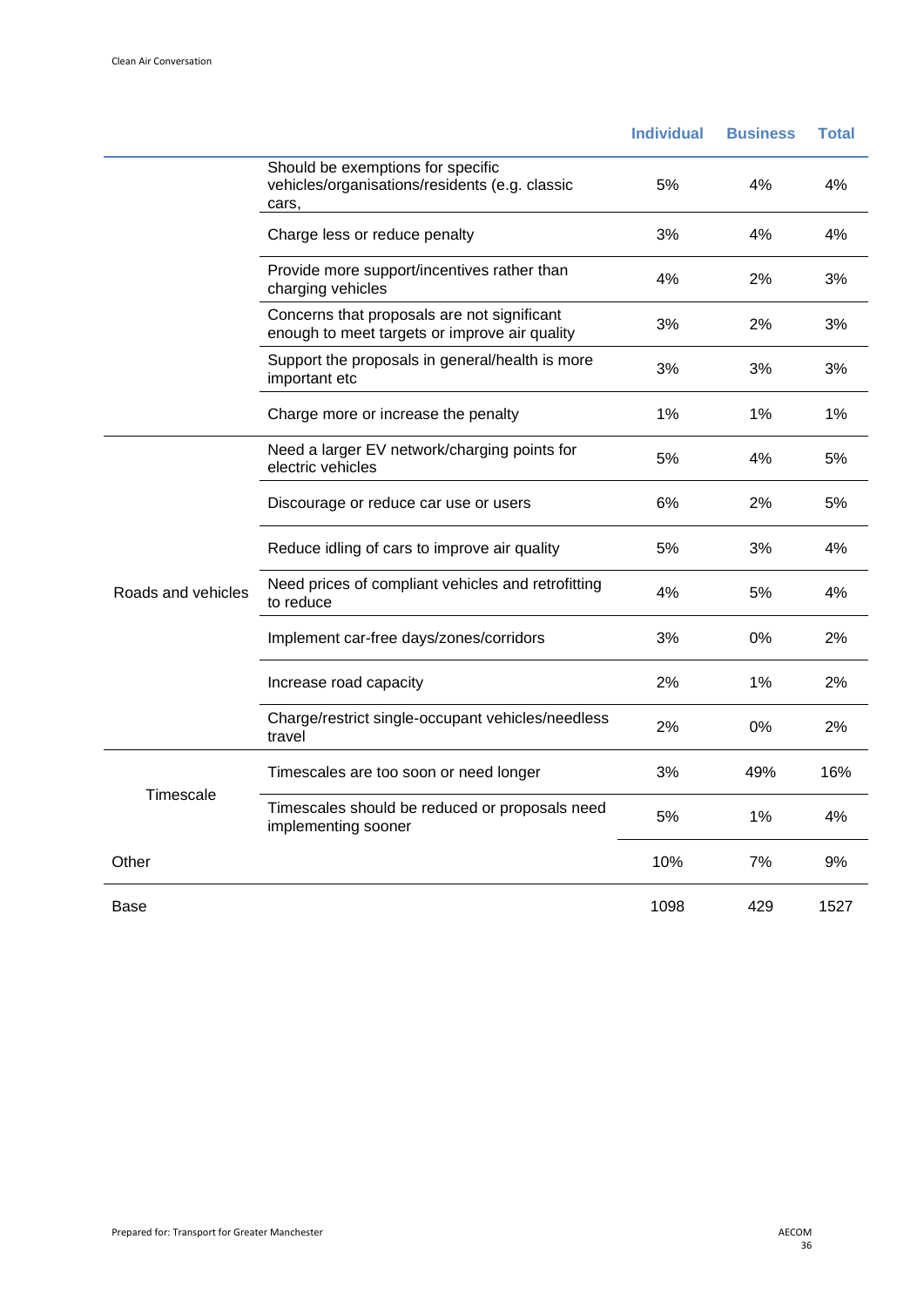#### **I4 Do you have any other comments**

|                                                                                                      | <b>Individual</b> | <b>Business</b> | <b>Total</b> |
|------------------------------------------------------------------------------------------------------|-------------------|-----------------|--------------|
| Improve public transport (general comments)                                                          | 54%               | 36%             | 51%          |
| Reduce idling of cars or congestion to improve air quality                                           | 24%               | 34%             | 26%          |
| Improve active travel facilities or infrastructure                                                   | 24%               | 12%             | 23%          |
| Provide more support or advice on how people or businesses or<br>organisations can reduce pollution  | 13%               | 21%             | 14%          |
| Introduce more green space or trees to improve air quality or protect<br>current green space or belt | 12%               | 10%             | 12%          |
| More promotion of cleaner or alternate modes of travel to car use                                    | 12%               | 10%             | 12%          |
| Discourage or reduce car use or users (general)                                                      | 12%               | 9%              | 11%          |
| Implement car-free day or zones or corridors                                                         | 11%               | 8%              | 11%          |
| Provide incentives to encourage car users to buy more environmentally<br>friendly cars               | 9%                | 11%             | 9%           |
| Restrict development or building in and around Greater Manchester                                    | 8%                | 8%              | 8%           |
| Charge or restrict single occupant vehicles or needless travel                                       | 5%                | 9%              | 5%           |
| Base                                                                                                 | 834               | 128             | 962          |